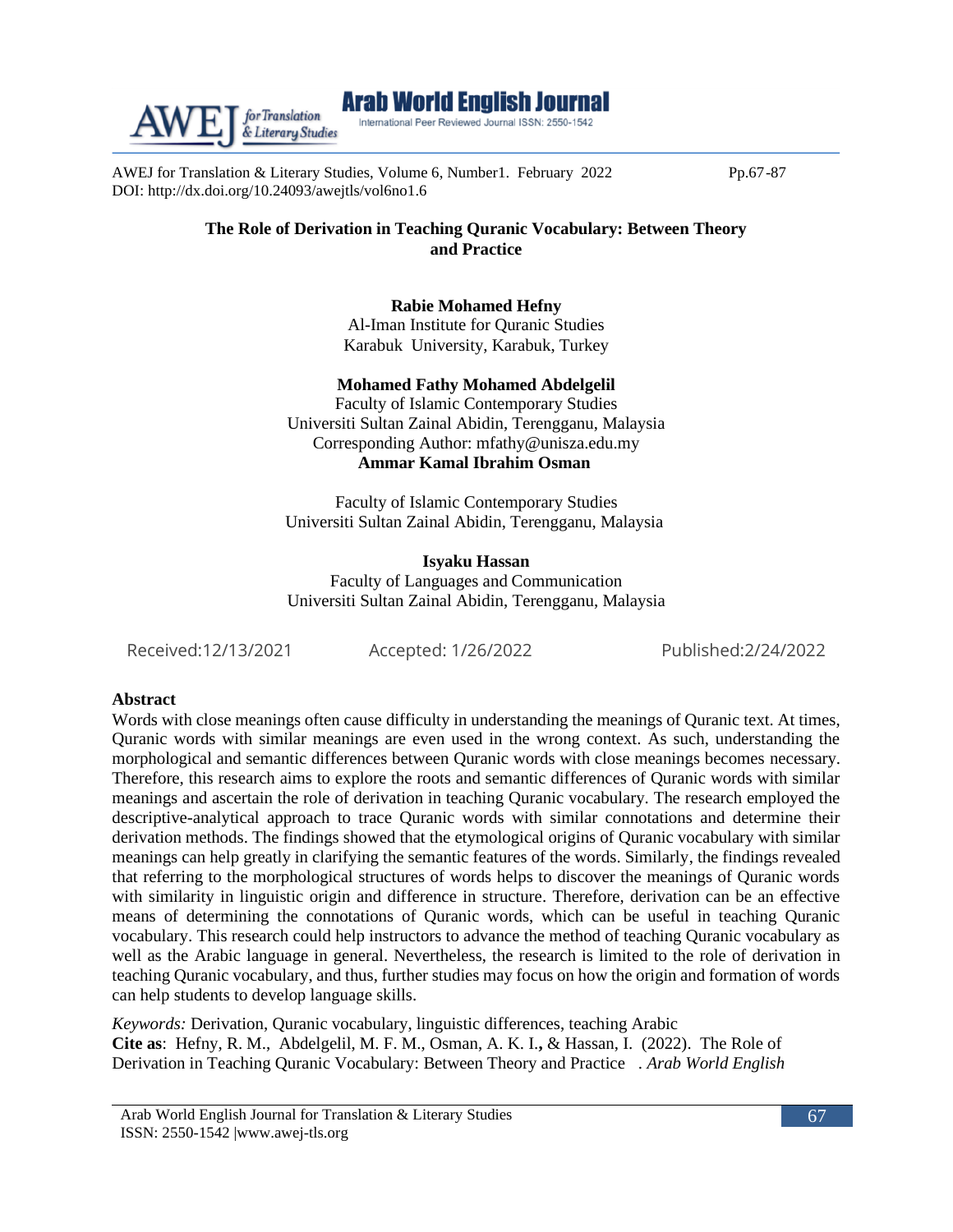*Journal for Translation & Literary Studies* 6(1) 67-87. DOI: http://dx.doi.org/10.24093/awejtls/vol6no1.6

### **Introduction**

Vocabulary is the centerpiece of linguistic elements, preceded by sounds and followed by structures (Abdelgelil et al., 2021). Quranic vocabulary has great importance and specificity. As for its importance, Quranic vocabulary is present and common in many languages of non-Arab Muslims due to their involvement in Islamic culture (Essa, Hassan, Ramlee, 2020). The Noble Qur'an represents the main source of Islam, and therefore, Muslims often borrow words from the Arabic language as well as the Quranic vocabulary in particular, in addition to the influence of the Quranic language on Arab life since the advent of Islam.

The importance of Quranic words lies in the fact that a lot of Islamic rules as well as the understanding of legal rulings are based on their usage. Therefore, several earlier Islamic scholars paid particular attention to the significance of Quranic vocabulary (Al-Iṣfahānī, 1999; Al-Farraa', n. d). Today, students of Arabic encounter certain challenges while trying to distinguish between Quranic words with close or more than one connotation (Ali, Brakhw, Nordin, & ShaikIsmail, 2012; Aqila, & Bijaksana, 2020). Nevertheless, ancient Arabic scholars realized the role of derivation in understanding linguistic differences between Quranic words (Abdelgelil, 2020). This research, therefore, seeks to explore the role of derivation in teaching Quranic vocabulary as an important source of Arabic. This research is expected to advance our knowledge of the major morphological and semantic features of Quranic words with close meanings.

## **Literature Review**

## *Relationship between Derivation and Teaching of Quranic Vocabulary*

In discovering an effective means of vocabulary development, derivation has been mentioned as an important feature of language that helps in this regard (Bertram, Laine, & Virkkala, 2000; Gellert, Arnbak, Wischmann, & Elbro, 2021). Therefore, what is the meaning of derivation? What is the relationship between derivation and the teaching of Quranic vocabulary? Derivation, which in Arabic means *Ishtiqaq*, is defined by Al-Jurjani (1983) as "deriving one word from another provided they match in meaning and structure, or differ in form" (p. 27). This definition, in particular, refers to the linguistic production skills and the transmission process which can be used in developing listening skills or the reception process. Arabic words and their meanings have comprehensive origins and roots with meanings and structures which have distinguished features while still retaining significant morphological and semantic measures.

To ascertain the correct meanings of Quranic words with close connotations, we return to the roots from which the words are derived. These roots inevitably demonstrate the semantic specificity of one word over another. Additionally, by identifying the morphological structure and meaning, semantic features of particular Quranic words with similar connotations can be ascertained. Thus, the derivation process of words helps individuals to understand the intended meaning of texts. According to Al-Razi (1980), "derivation is the most effective method of ascertaining the meanings of a word" (p. 1/29). Also, one of the characteristics of standard Arabic is that it is an etymological language. Thus, when we refer to the etymology of any word, its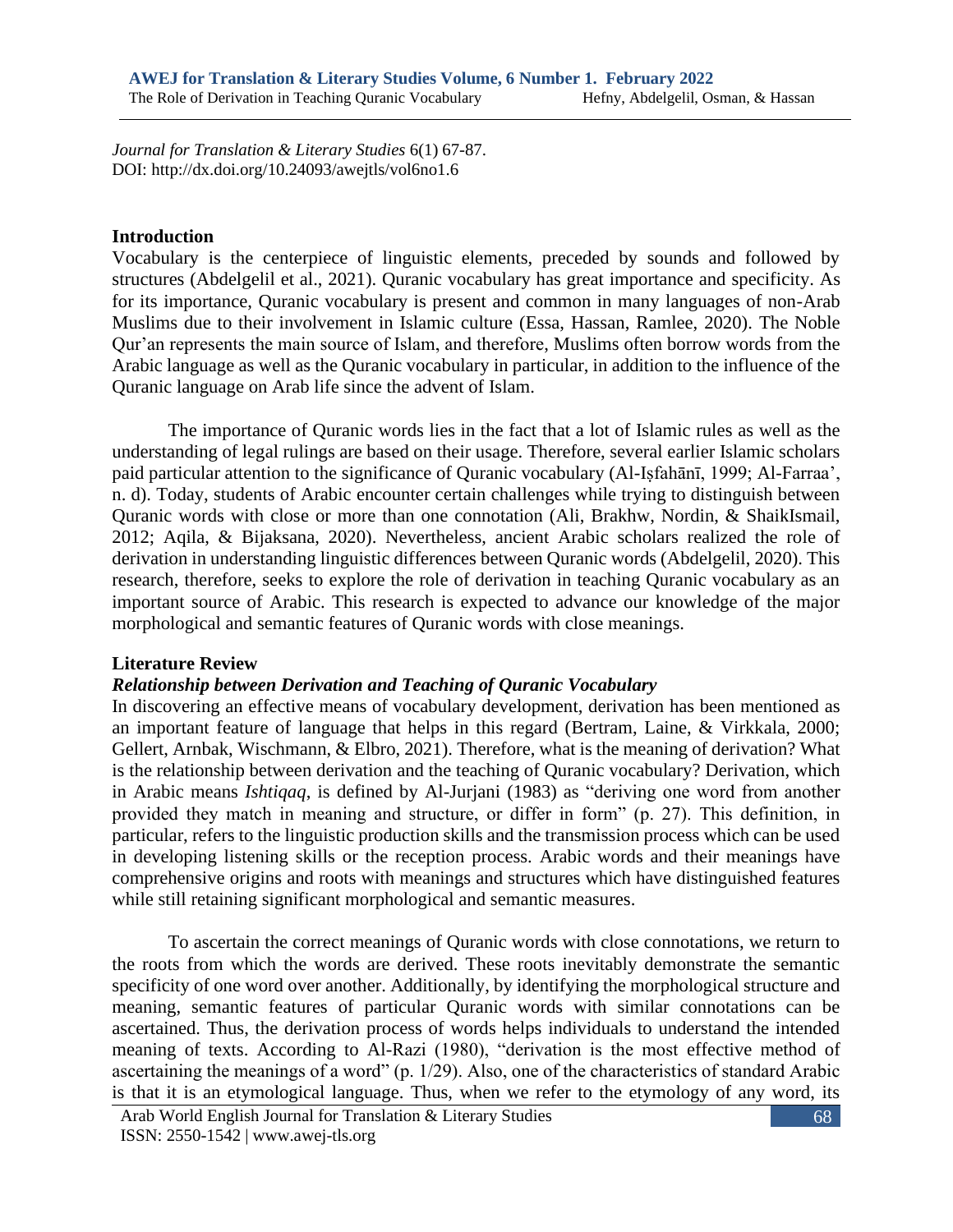meaning becomes clear. Alternatively, only the derivation feature is needed to add an adjective to the lexical meaning of words, such as the following words: "السفر" (Az-Zabur), "السفر" (As-Sifr), and "الكتاب) "Al-Kitab). Thus, how can a learner of Arabic or a researcher in Quranic studies determine the semantic features of Arabic words? Figure 1 represents the derivation method of the above-mentioned Arabic words.



*Figure 1: Derivation method of Quranic vocabulary*

This is the derivation process from the etymological root of the words. For instance, the word "wrote", which is the past form of the verb "write" indicates that the action of writing happened and ended in the past. Also, the phrasal verb form "is writing", which shows that the action of "writing" is taking place at the moment, represents a continuous action. The Almighty Allah says:

So woe to those who scribe the Scripture with their own hands and then say, "This is from Allah," that they may purchase, in exchange for it, a small price. Woe to them on account of what their hands have written, and woe to them on account of what they earn (Surah al-Baqarah: 79).

The above verse contains nouns with verbs in the past and present tenses. When the word "كتب " comes in the imperative form (write) preceded by the letter "س", its meaning becomes "will write" which indicates an action that will take place the future. The three formulas are found in the following verse.

And write for us good in this world and in the Hereafter. We turn to You in repentance. He said, "As for My punishment, I afflict with it whom I will. And My mercy extends to everything. So, I shall write it for those who fear, and pay Zakah, and those who do believe in Our verses. Those who follow the Messenger, the Ummi (unlettered) prophet whom they find written with them in the Torah and the Injil (The gospels), and who bids them the Fair and forbids the Unfair, and makes pure things permissible for them and makes in pure things pitted to them, and relieves them of their burden, and of the shackles that were upon them. So, those who believe in him and strengthen him, and help him and follow the light sent down with him, those are the ones who are successful (Surah al-A'raf: 156-157).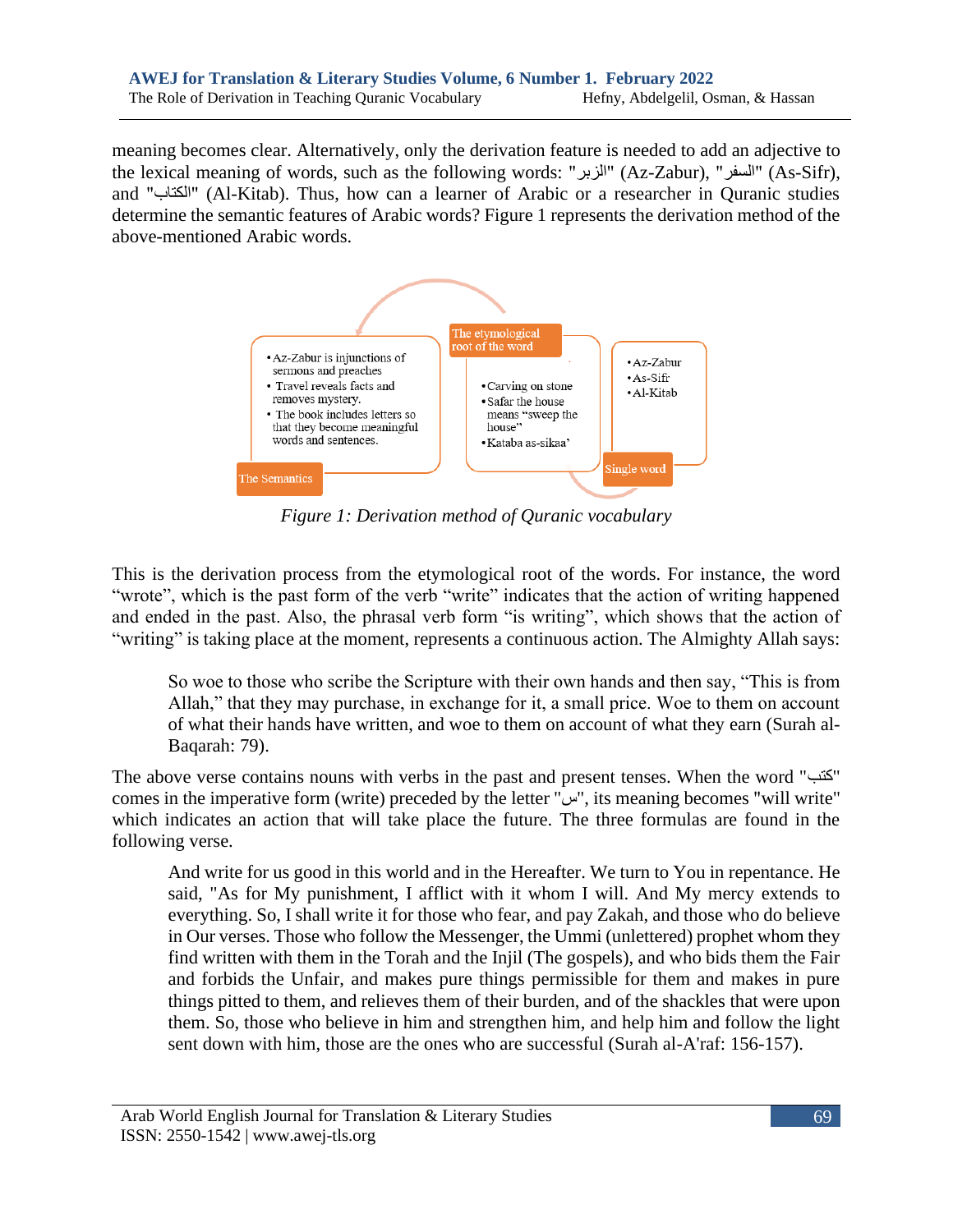The verb "write" comes at the beginning of the above verse, and subsequently, the verb comes in the future form "سأكتب" (will write). The word also appears twice in the following verse.

O you who believe, when you contract a debt among yourselves for a fixed period of time, write it down, and let the scribe write it between you with fairness. The scribe whom Allah has taught should not refuse to write, so let him write, and let the debtor dictate, but he should fear Allah his Lord, and not diminish anything out of it... (Surah al-Baqarah: 282).

The above method is similarly used to derive Quranic words with their various meanings. In practicing the teaching of Quranic vocabulary, students can be introduced to Quranic words in terms of meaning and usage as well as how words are derived. This process represents one of the most important aspects of language learning (Gellert et al., 2021). Understanding the intended meanings of words in the Quran requires the ability to identify the morphological and etymological forms of the words (Al-Askari, 2005; Al-Razi, 1980), and none of the previous studies have attempted to methodically investigate this phenomenon, particularly in teaching the Noble Quran. Therefore, this study aims to explore the role of derivation in teaching Quranic vocabulary to advance our understanding of how derivation helps in ascertaining the meanings of Quranic words with similar connotations.

## **Analysis and Discussion**

## *Derivation and its Role in Teaching Quranic Vocabulary*

The derivation of words, especially Quranic vocabulary, is very complex. Nevertheless, there is a continuous attempt in Islamic sciences, with their various subfields, to ease the understanding Quran from various viewpoints. This study focuses on two important aspects that could help us to understand the role of derivation in teaching Quranic vocabulary; 1) efforts made to explain the meanings of Quranic words; 2) the role of derivation in understanding the precise meanings of Quranic words with close meanings.

## *Efforts made by Islamic scholars to explain the meanings of Quranic words*

Various explanations regarding Quranic lexicons have been documented by different scholars. For example, Al-'Askarî (2005), in his book entitled "Linguistic Differences" explained some crucial linguistic issues in "understanding parts of speech as well as their meanings and purpose" (p. 21). He stated the main motive of writing the book, saying:

I have never seen a kind of science and art of literature except that it has different books that bring its branches together and organize its types of speech concerning the difference between their close meanings. This closeness of meanings confuses learners. For this purpose, I wrote my book (Al-'Askarî, 2005, p. 21).

Therefore, Al-'Askarî was motivated to write his book by the desire to clear misperceptions in understanding word meanings. To achieve this goal, understanding the semantic features of a word is necessary for distinguishing the word from another. In the initial parts of the book, Al-'Askarî mentioned eight criteria for understanding linguistic differences. These criteria serve as the theoretical basis for linguistic differences. The writer succeeded in providing an effective method of understanding linguistic differences between words with similar meanings with derivation as one of the most crucial features. According to Al-'Askarî, an example of these criteria is the difference between "politics" (سياسة) and "management" (تدبير). This is because politics "سياسة" is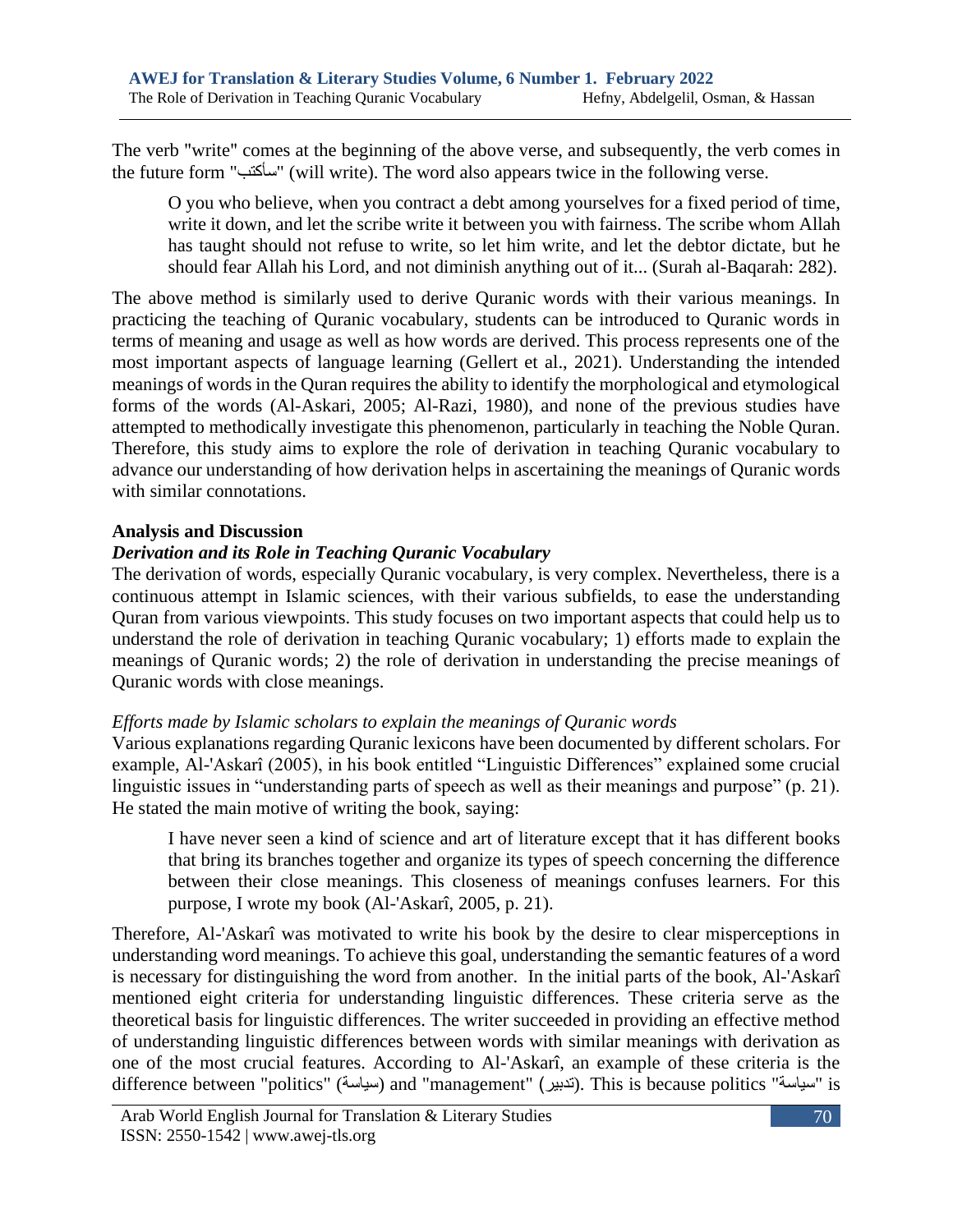derived from the word "السوس) "mites) which is a well-known animal. Politics refers to a course or principle of action adopted or proposed by a government, and as such, cannot be an attribute of God. The word "تدبير "derived from "دبر "which means "last moment" or the end of something. Therefore, it is often said that "continuous management is a kind of policy" (Al-'Askarî, 2005, p. 17). In another context, the writer confirmed this difference, saying "a single management is not considered as a kind of policy, for every 'policy' is a 'management', and not every 'management' is a 'policy'" (p. 186).

Al-'Askarî identified the semantic features that distinguish between the two words "politics and management" through an etymological criterion that brings the words back to their original roots and accurately clarifies their semantic components. The scholar successfully applied this criterion based on historical semantic analysis, description, and comparison. Al-'Askarî selected the words of his book carefully, avoided the explanation of differences between strange words, and replaced them with Quranic words, as well as spoken language. He stated:

I have included enough evidence in my book without overestimation. I have also chosen my words based on what is mentioned in the Book of Allah, and according to the words of scholars and native speakers. Besides, I have not used strange words in my book (p. 21).

We must take into consideration that Al-'Askarî (may Allah have mercy on him) was referring to his era. The people of this era were closely related to more proficient Arabic speakers compared to us. Therefore, we are in dire need to facilitate the learning of Quranic vocabulary as ignorance about this field has prevailed in contemporary society.

Furthermore, Al-'Askarî has done justice to the choice of words in his book. Thus, the scholar took into account the learners' needs, on one hand, as well as the linguistic reality on the other hand. Until today, there has been an increased demand for the learning of the Arabic language for religious purposes (Essa et al., 2020). The language of the Quran has dominated Arab life to this day. A computer-based study of the Arabic language was conducted with huge lexicon data (Al-Zubaydī, 2001). The study revealed that the Arabic subject has about 11500 roots only. It was found that the Quran does not exceed 15% of the Arabic roots. The entire vocabulary of other documents does not deviate from the Quranic subject except by 2% only. This outcome means that the "dominant subject in Arabic writings and hadiths is the subject of the Quran" (Shaheen & Musa, 1973, p. 246 as cited in Daoud, 2001).

This domination can also be found in the vocabulary of Muslims' languages which are borrowed from the Arabic language. Consider, for example, the Malay language, which is widely spoken in the South-East Asian Region (Indonesia, Malaysia, Brunei, Singapore, & Southern Thailand). A study conducted by Bayoumi (2019) has proven that "the most commonly borrowed words in Malay are from the language of the Quran and Arabic. Hence, Quranic words are prevalent, especially in the Malay language" (p. 499).

The foregoing evidence supports the rationale for Al-'Askarî's choice of Quranic vocabulary in his book. It is, therefore, crucial for Muslims to incorporate Quranic vocabulary into the teaching Arabic for both native and non-native speakers, given that the Quranic text could help learners to achieve a high level of linguistic and vocabulary development (Tuaimah, 1998).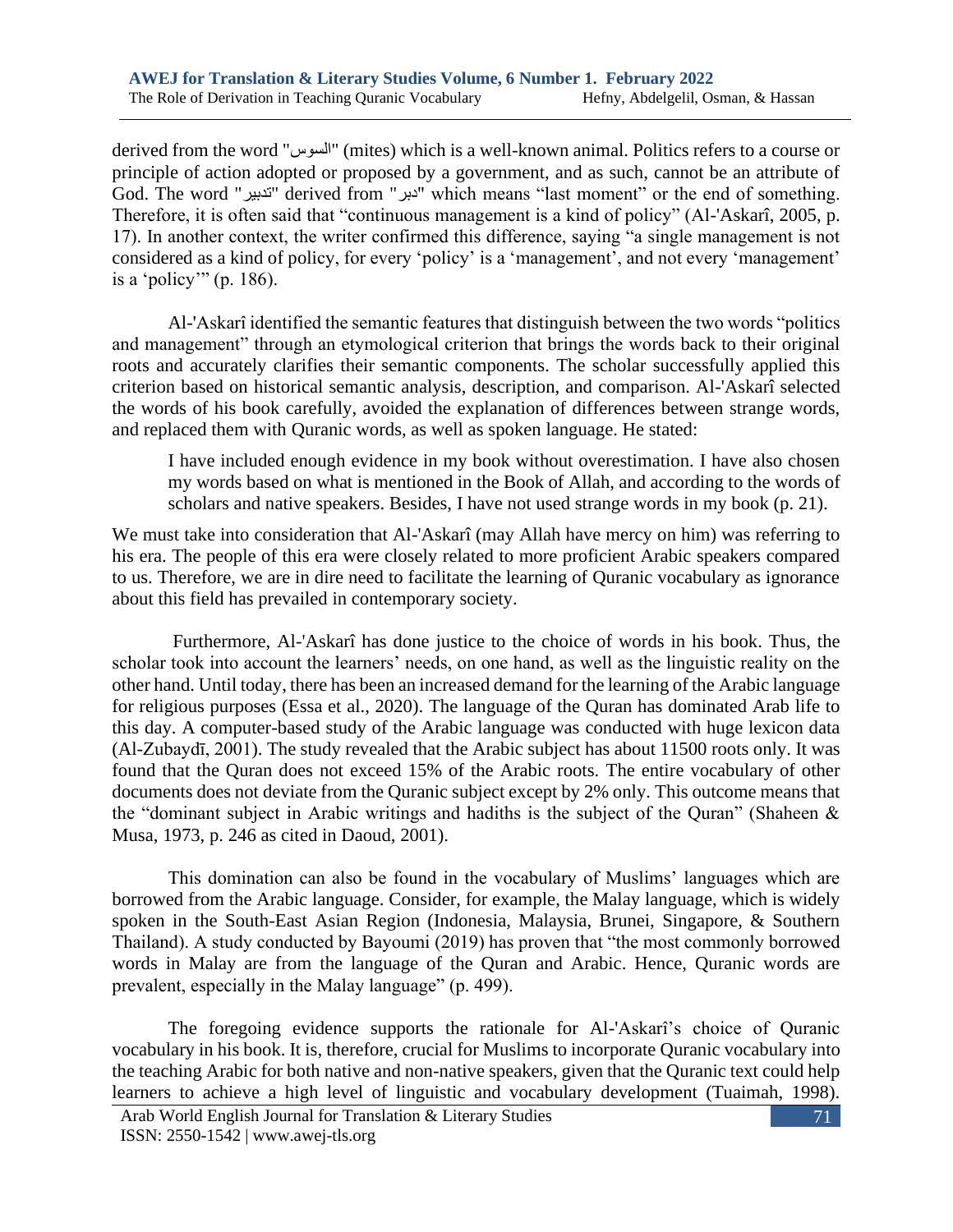Additionally, the Quranic text can be useful to the learners of Arabic by motivating them to learn the language. This is because religious motivation is still an important factor that determines learners' enthusiasm to learn Arabic.

Al-'Askarî emphasizes the role of the morphological structure in understanding the linguistic differences between words with similar meanings, stating that "if the formulas and the roots differ, the meanings will inevitably differ" (p. 13), such as the difference between "االستفهام " (interrogation) and "السؤال) "question). This is because the word "question" is only used for what the person is ignorant of or in doubt about. It may also be used in a situation where the questioner asks about what is known or not known to them. The interrogative form "استفعل "indicates the difference between "interrogation" and "question". Likewise, all nouns with different forms have different meanings (Al-'Askarî, 2005, p. 18).

Moreover, Al-'Askarî used the inflectional morphology to differentiate between the two verbs "االستفهم) "interrogate) and "سأل) "question). As such, ascertaining semantic differences between Quranic words requires the knowledge of lexicon structure and derivatives. To clarify the precise intended meaning, there is a need for accurate knowledge of how lexicon structures are formed as well as the significance of each structure. Linguistic knowledge is crucial in clarifying these structures and their meanings.

## *The role of derivation in teaching Quranic vocabulary: A practical analysis*

This analysis deals with Quranic vocabulary in two different aspects: 1) establishment of words origin etymologically; 2) establishment of words origin based on their morphological forms. First, to explain the etymological origin of Quranic vocabulary, this analysis focuses on words with close or similar meanings as represented in the following Table.

| Vocabulary<br>that denotes<br>knowledge                                               | Vocabulary<br>indicating the<br>covenant                                        | Vocabulary<br>related to<br>creations                                | Vocabulary<br>related to<br>lying | Vocabulary<br>related to<br>miserliness<br>and stinglness | Vocabulary<br>related to<br>hatred     | Vocabulary<br>related to<br>discourse and<br>discussion  |
|---------------------------------------------------------------------------------------|---------------------------------------------------------------------------------|----------------------------------------------------------------------|-----------------------------------|-----------------------------------------------------------|----------------------------------------|----------------------------------------------------------|
| (Anasa) "آنس"                                                                         | `isr]إصْر<br>means (treaty,<br>covenant,<br>contract)                           | (jaʿala) جَعَلَ)<br>to create                                        | (ʾafaka) أَفَكَ                   | (bakhila) بَخِلَ                                          | (šanaʾa) to (šanaʾa)<br>hate intensely | (hadith)الحديث<br>discourse                              |
| from the عرف<br>-r-') ع ر ف root<br>f). ) عَرَفَ arafa)                               | ahd) The `)عهد<br>covenant or<br>the contact                                    | (khalaqa) خَلْقَ                                                     | (zur) زُور                        | (šuḥḥu)شُح<br>scarcity and<br>niggardliness               | (maquta) مَقْتَ                        | القصص<br>$(al-gasas)$<br>means<br>'stories' or<br>'news' |
| alima), to`)عَلِّمَ<br>know, to have<br>knowledge, to<br>be cognizant, to<br>be aware | (mithaq) مِیثَاق<br>) مَوَاثِيق(plural)<br>mawātīq<br>meanscharter<br>or treaty | (fatara) فَطَرَ<br>means: to rip<br>apart or break<br>apart or crack |                                   |                                                           |                                        |                                                          |

## Table 1*. Quranic words with similar meanings*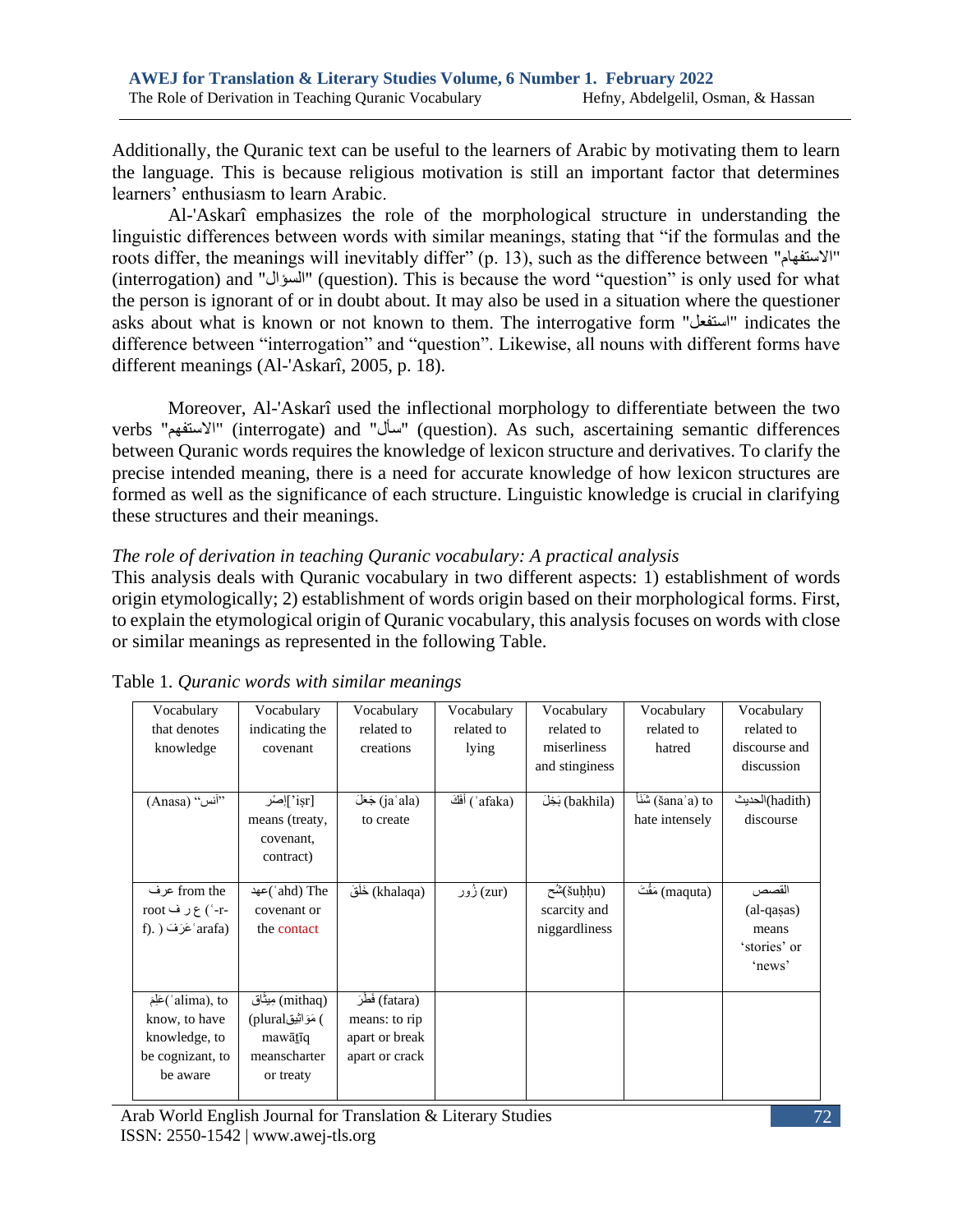The Role of Derivation in Teaching Quranic Vocabulary Hefny, Abdelgelil, Osman, & Hassan

| $\sim$<br>--<br>۱۵۱     |  |  |  |
|-------------------------|--|--|--|
| ---<br>aqqana '<br>ι ια |  |  |  |

As shown in Table 1, this study considers the etymological root of Quranic words with similar meanings. To analyze these words, four steps are considered: 1) mentioning some words with close meanings; 2) identifying the etymological root of the words; 3) clarifying the semantic differences between the words; 4) providing examples from Quranic verses, prophetic hadiths, and ancient Arabic poetry. For details regarding the analysis of the Quranic words presented in Table 1, please refer to Appendix A. The analysis shows that the etymological origins of Quranic vocabulary with similar meanings help greatly in clarifying semantic features of the words, which can be useful in teaching Quranic vocabulary. These findings are consistent with Al-Razi's (1980) assertion that "derivation" represents one of the most effective means of determining words' connotations. This is because Arabic is an etymological language, and the meaning of words becomes clear when we refer to their etymological origin.

Second, to clarify words origin based on their morphological structures, five steps were followed: 1) mentioning words with close meanings; 2) providing the morphological forms of the words; 3) clarifying the distinguishing features of the words; 4) giving examples from Quranic verses; 5) sorting out the words according to their morphological forms, taking into account the root system alphabetically. Please refer to Appendix B for practical analysis of Quranic words given their morphological structures. Similarly, this analysis revealed that referring to the morphological structures of words helps to discover the meanings of Quranic words with similarity in linguistic origin and difference in structure. This outcome supports Al-Askari's (2005) notion regarding the role of the morphological structure in understanding the linguistic differences between words with similar meanings. According to Al-Askari, when the origins of words differ, their meanings may also differ.

## **Conclusion**

This study explored the etymological rooting of Quranic vocabulary and clarified the semantic differences between similar Qur'anic words. According to the findings, the etymological roots of Quranic words with close meaning play a role in clarifying their semantic features. Additionally, the reference to the semantics of morphological formulas revealed the meanings of Quranic words with similar linguistic roots. Besides, the etymological roots of the vocabulary or reference to the meanings of morphological formulas do not help to achieve the clarification of all differences between words with close meanings. Thus, it is preferable to rely on other structural, contextual, and semantic properties of Arabic to ensure comprehensiveness and determine the differences. Nevertheless, certain difficulties exist in the application of etymological rooting or reference to the meanings of morphological formulas, such as problems in determining the etymological root due to semantic change of words and failure to ascertain the root from which most Arabic words are derived, as well as the inadequacy of references, which leads to differing opinions on the etymological roots of many Arabic words. The findings of this study could be especially useful to educationists in developing the curriculum for teaching Quranic vocabulary as well as the Arabic language generally. However, the study is limited to the role of derivation in teaching Quranic vocabulary. Further research may focus on how the etymological and morphological roots of Quranic vocabulary can help students to develop language skills.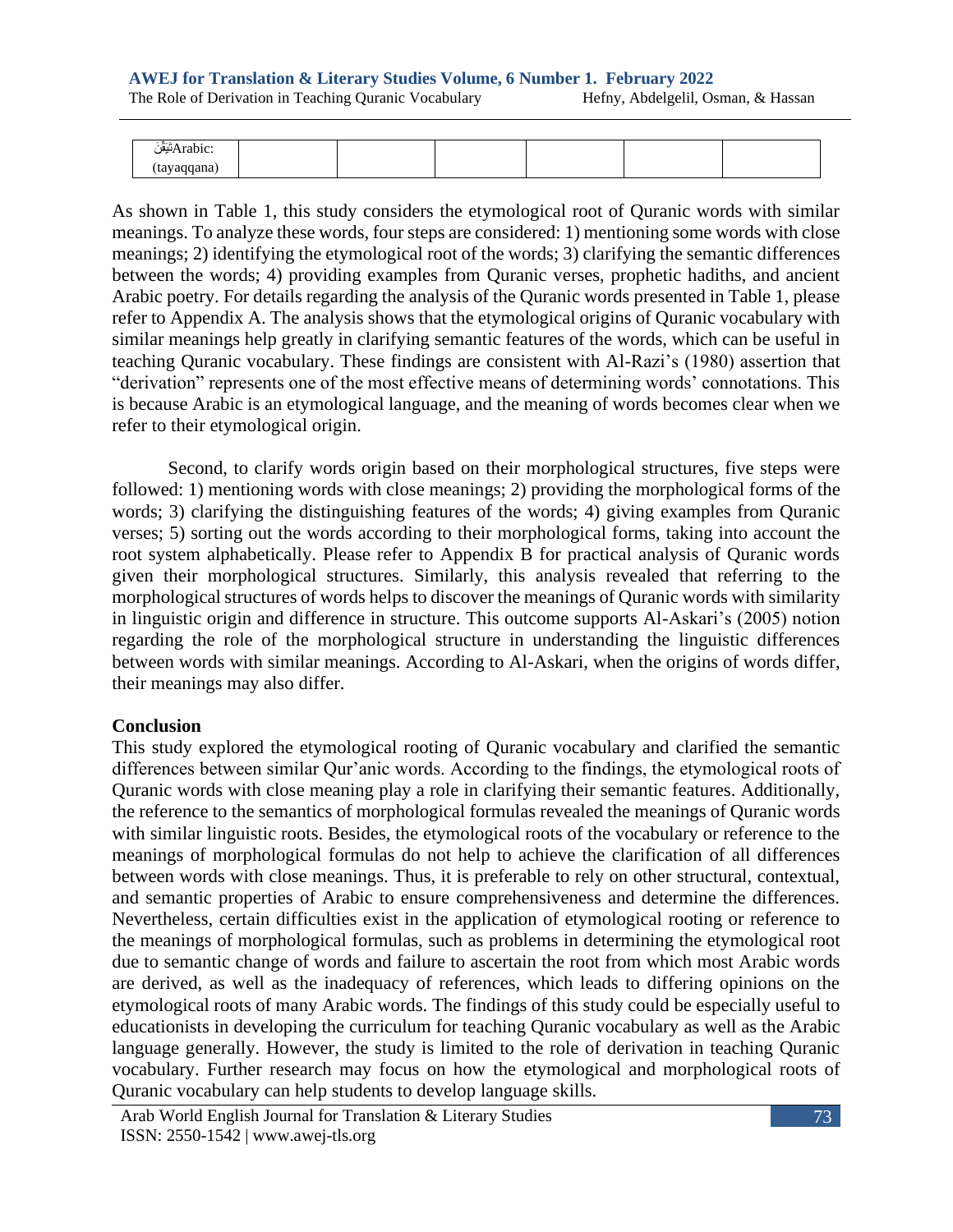## **About the Authors**

**Dr. Rabie Mohamed Hefny** is an Assistant Professor of Arabic sciences at Al-Iman Institute for Quranic Studies and Karabuk University, Turkey. He trains teachers of Arabic on how to teach the Arabic language to non-Arabic speakers. He has a keen interest in teaching Arabic as a second language.<https://orcid.org/my-orcid?orcid=0000-0003-0432-7898>

**Dr. Mohamed Fathy Mohamed Abdelgelil** is a Senior Lecturer in the Faculty of Islamic Contemporary Studies, Universiti Sultan Zainal Abidin (UniSZA), Malaysia. His areas of research interest include Quranic and language studies. <https://orcid.org/0000-0003-3538-502X>

**Ammar Kamal Ibrahim Osman** is a Master's degree researcher in the Faculty of Islamic Contemporary Studies, Universiti Sultan Zainal Abidin (UniSZA), Malaysia. His research focuses on Quranic studies, language, and management sciences.<https://orcid.org/0000-0002-4967-284X>

**Dr. Isyaku Hassan** is a Postdoctoral Researcher in the Faculty of Languages and Communication, Universiti Sultan Zainal Abidin (UniSZA), Malaysia. He is an active researcher with a keen interest in the areas of media linguistics, media and religion, cultural communication, interactive media, and language studies.<https://orcid.org/0000-0002-8260-2894>

# **References**

Al-Quraan Al-Kareem.

- Abdelgelil, M. F. M. (2020). Grammarians' critique of Quranic Qira'at. *International Journal of Academic Research in Business and Social Sciences, 10*(11), 1225- 1231.doi[:10.6007/ijarbss/v10-i11/8199](https://hrmars.com/papers_submitted/8199/grammarians-critique-of-quranic-qiraat.pdf)
- Abdelgelil, M. F. M. et al. (2021). Arabic syntactic rules with reference to Quranic Qurra. *International Journal of Academic Research in Business and Social Sciences, 11*(7), 1707–1711. [doi:10.6007/ijarbss/v11-i7/10463](https://hrmars.com/papers_submitted/10463/arabic-syntactic-rules-with-reference-to-quranic-qurra.pdf)
- Al-'Askarî, H, H. A. (2005). *Al-furooq al-Laghawiyyah* (Linguistic differences)*. By Muhammad Basil Ayoun As-swd*. Beirut: Dar al-Kutob al -ʻlmiyyah.
- Al-Farraa', Y. Z. (n. d). *Ma'any al-Qur'an* (Meanings of the Quran)*. By: Abdul fattah Ismail Shalaby and others.* Cairo: Dar al-Masriyyah li-ta'leef wa at-Tarjamah.
- Al-Iṣfahānī, A. A. (1999). *Al-Mufradat fi Gharib al-Quran* (Vocabulary in the strange Quran). Beirut: Dar al-Ma'rifah
- Al-Jurjani, A, M. (1983). *At-Taʻrifaat* (Definitions)*.* Beirut: Dar al-Kutob al-ʻlmiyyah.
- Al-Razi, M. O. (1980). *At-Tafsir al-Kabir wa Mafatih al-Ghayb* (Great exegesis and keys to the unseen)*.* Beirut: Dar Ihya Turats Beirut.
- Al-Zubaydī, M. M. A. Ḥ. (2001). Tāj al-'Arūs min Jawāhir al-Qāmūs (The Bride's Crown from the Pearls of Dictionary). Beirut: Dār Maktabah al-Ḥayāt.
- Ali, A., Brakhw, M. A., Nordin, M. Z. F. B., & ShaikIsmail, S. F. (2012). Some linguistic difficulties in translating the Holy Quran from Arabic into English. *International Journal of Social Science and Humanity*, *2*(6), 588-590.
- Aqila, N., & Bijaksana, M. A. (2020). Developing set of word senses of vocabulary in Al-Qur'an. *Edumatic: Jurnal Pendidikan Informatika*, *4*(1), 83-90.doi: [10.29408/edumatic.v4i1.2119](https://e-journal.hamzanwadi.ac.id/index.php/edumatic/article/view/2119/0)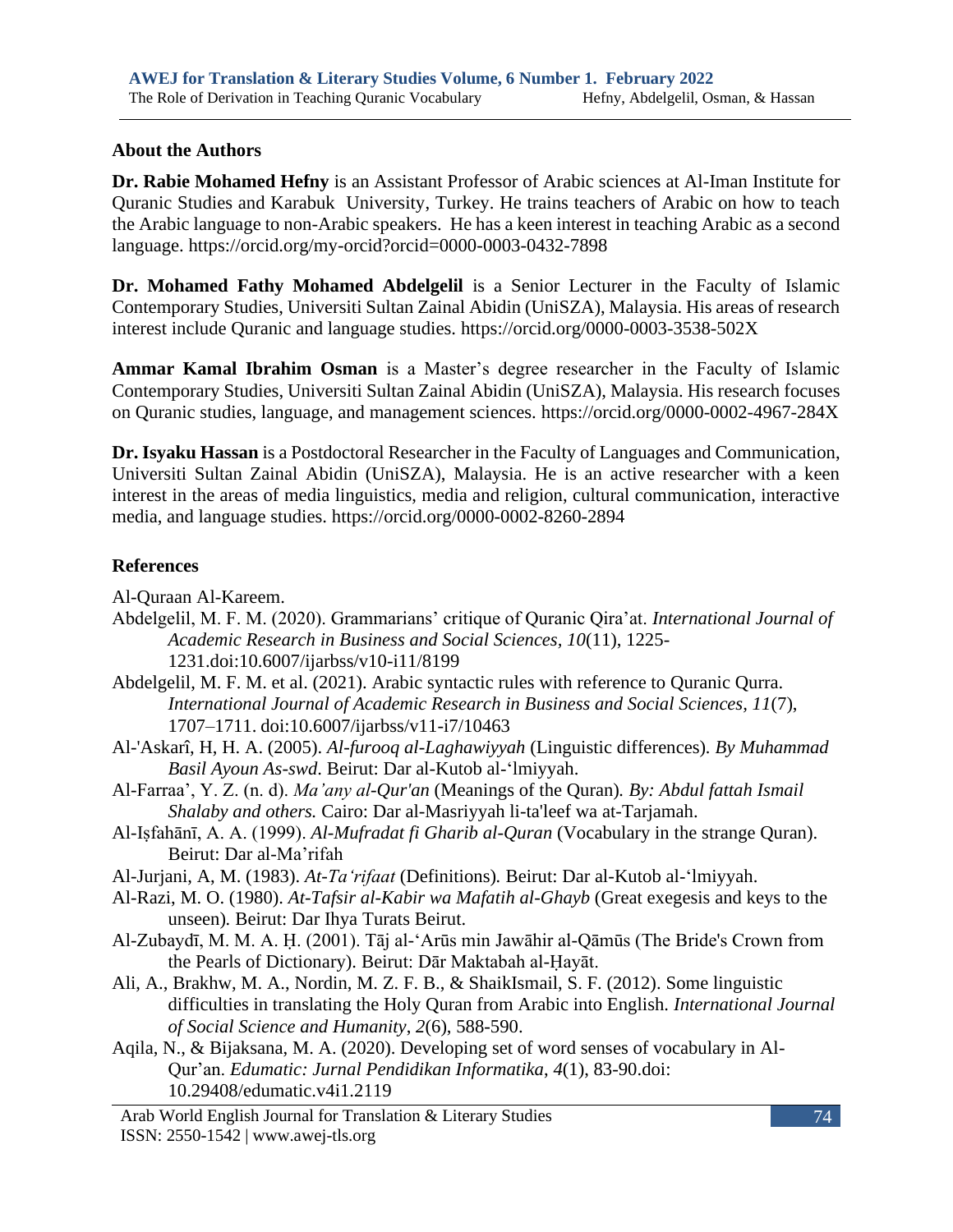- Bertram, R., Laine, M., & Virkkala, M. M. (2000). The role of derivational morphology in vocabulary acquisition: Get by with a little help from my morpheme friends. *Scandinavian Journal of Psychology*, *41*(4), 287-296.doi:[10.1111/1467-9450.00201](https://onlinelibrary.wiley.com/doi/abs/10.1111/1467-9450.00201)
- Bayoumi, N. (2019). *Al-Muʻjam al-mufahras li-alfaazal-Qur'an al-Karim (Pronunciation lexicon of the Noble Quran) used in the Malay Language: An introduction to constructing Arabic teaching texts for non-native speakers in Southeast Asia.* Paper presented at the Third Conference on the Arabic Language in Southeast Asian Countries, Terengganu, Malaysia*.*
- Dawood, M. (2001). *Al-ʻarabiyyah wa ʻilm al-lughah al-hadith* (Arabic and linguistics in Hadith)*.* Cairo: Dar Gharib Publishing.
- Essa, M., Hassan, I., Ramlee, M. N. (2020). Developing language proficiency for academic purposes: A study of Sharia Law students in Malaysia. *International Journal of Scientific and Technology Research*, *9*(03), 3043-3047.
- Gellert, A. S., Arnbak, E., Wischmann, S., & Elbro, C. (2021). Morphological intervention for students with limited vocabulary knowledge: Short‐and long‐term transfer effects. *Reading Research Quarterly*, *56*(3), 583-601. doi: [10.1002/rrq.325](https://ila.onlinelibrary.wiley.com/doi/epdf/10.1002/rrq.325)
- Shaheen, A, S., & Musa, A. H. (1973). *Dirasah Ihsaiyyah li-jizoor mu'jam Taj al-Arus min Jawahir al-Qamus* (Statistical analysis of roots in the crown of the bride from the jewels dictionary)*.* Kuwait: Kuwait University Press.
- Tuaimah, R, A. (1998). *Al-thqafah al-'arabiyyah al-islamiyyah bayna at-ta'leef wa at-Tadris*  (The Arabic language culture between writing and teaching)*.* Cairo: Dar al-Fikr al-Arabi.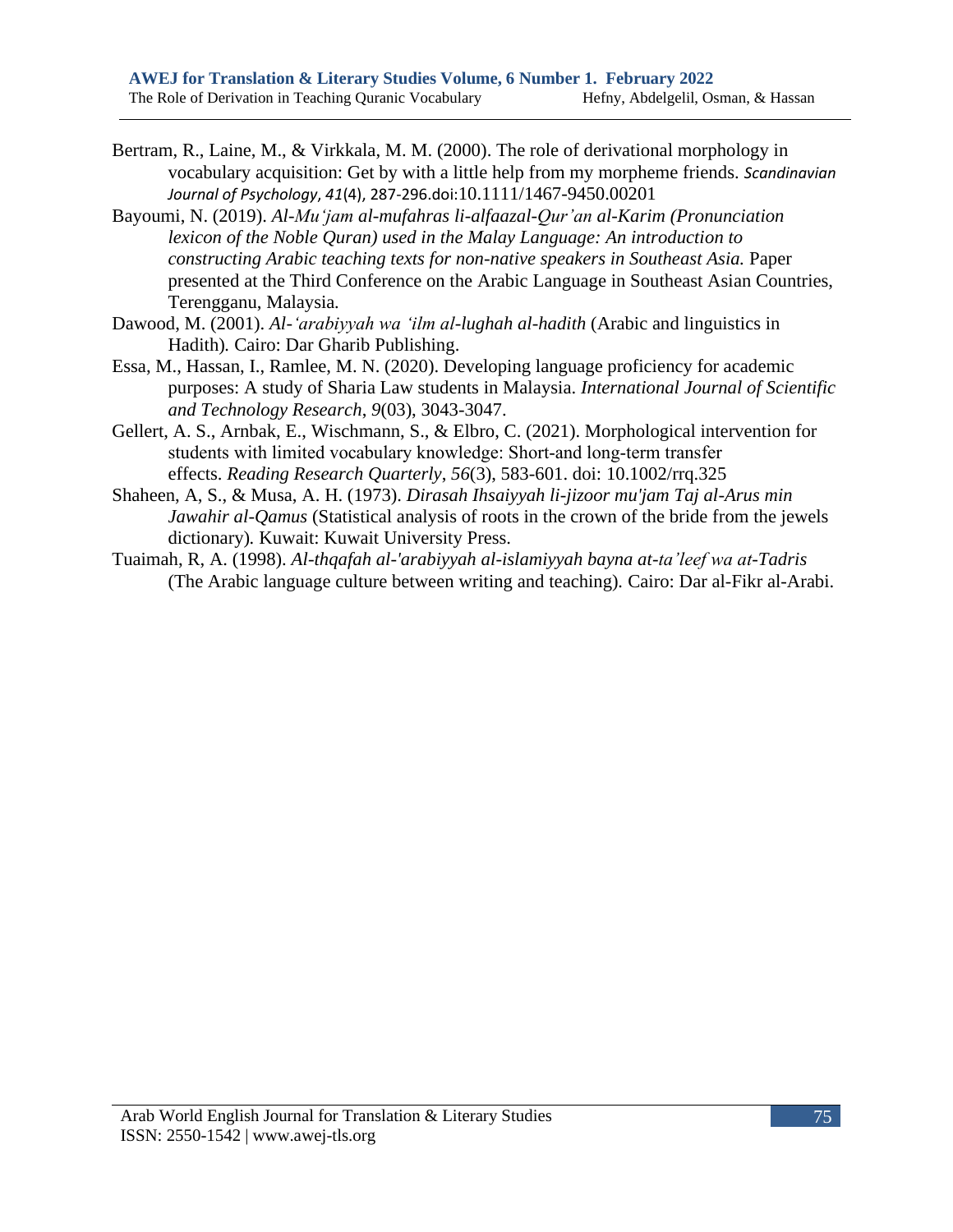# **Appendices**

Appendix A: Etymological root of Quranic words with similar meanings

Table 2. *Vocabulary that denotes knowledge*

| Vocabulary                                      | etymological<br>The      | The Semantic                          | <b>Evidence and Examples</b>     |
|-------------------------------------------------|--------------------------|---------------------------------------|----------------------------------|
|                                                 | root                     |                                       |                                  |
| (Anasa) "آنس"                                   | Derived<br>from          | The emergence of facts                | Almighty Allah said: "and        |
|                                                 | familiarity with the     | things<br>and<br>and<br>the           | then if you find them mature     |
|                                                 | appearance<br>$\sigma f$ | feeling of being familiar             | of mind" (An-Nisa: 6)            |
|                                                 | something.               | with them                             | In the hadith; "when Ismael      |
|                                                 |                          |                                       | came, he seemed to have felt     |
|                                                 |                          |                                       | something<br>unusual"            |
|                                                 |                          |                                       | (Bukhari, 2002, 4/143)           |
|                                                 |                          |                                       | The poet said: "If a person      |
|                                                 |                          |                                       | comes to you seeking             |
|                                                 |                          |                                       | his lies then look,              |
|                                                 |                          |                                       | for looking for something is     |
|                                                 |                          |                                       | not like certainty." (Ibn        |
|                                                 |                          |                                       | Manzur, 1994, 6/16). The         |
|                                                 |                          |                                       | teacher felt that his pupil has  |
|                                                 |                          |                                       | a great superiority              |
| ع from the root عرف                             | is derived from          | Distinguish the obvious               | whom<br>"Those<br>We<br>have     |
| عَرَفَ<br>ف(r-f-`)<br>$\ddot{\phantom{a}}$<br>ر |                          | things in the slightest               | vouchsafed<br>the<br><b>Book</b> |
| ('arafa)                                        | cockscomb                | knowledge                             | recognize him even as they       |
|                                                 |                          |                                       | recognize their children. Yet    |
|                                                 |                          |                                       | those<br>who<br>have<br>lost     |
|                                                 |                          |                                       | themselves<br>will<br>not        |
|                                                 |                          |                                       | believe." [Al-An'am: 20]         |
|                                                 |                          |                                       | In the hadith "And if he saw     |
|                                                 |                          |                                       | a thing which he disliked,       |
|                                                 |                          |                                       | we would recognize that          |
|                                                 |                          |                                       | (feeling) in his face. (al-      |
|                                                 |                          |                                       | Bukhari 2002, 4/190). The        |
|                                                 |                          |                                       | students<br>two<br>became        |
|                                                 |                          |                                       | with<br>acquainted<br>one        |
|                                                 |                          |                                       | another.                         |
| (alima), عَلِمَ<br>to                           | is derived from          | Awareness of the effects              | Allah<br>said<br>(He<br>said,    |
| know, to have<br>the                            |                          | thing<br>and<br>οf<br>its<br>$\rm{a}$ | "Certainly, I know what you      |
| knowledge,<br>be<br>to                          |                          | evidence                              |                                  |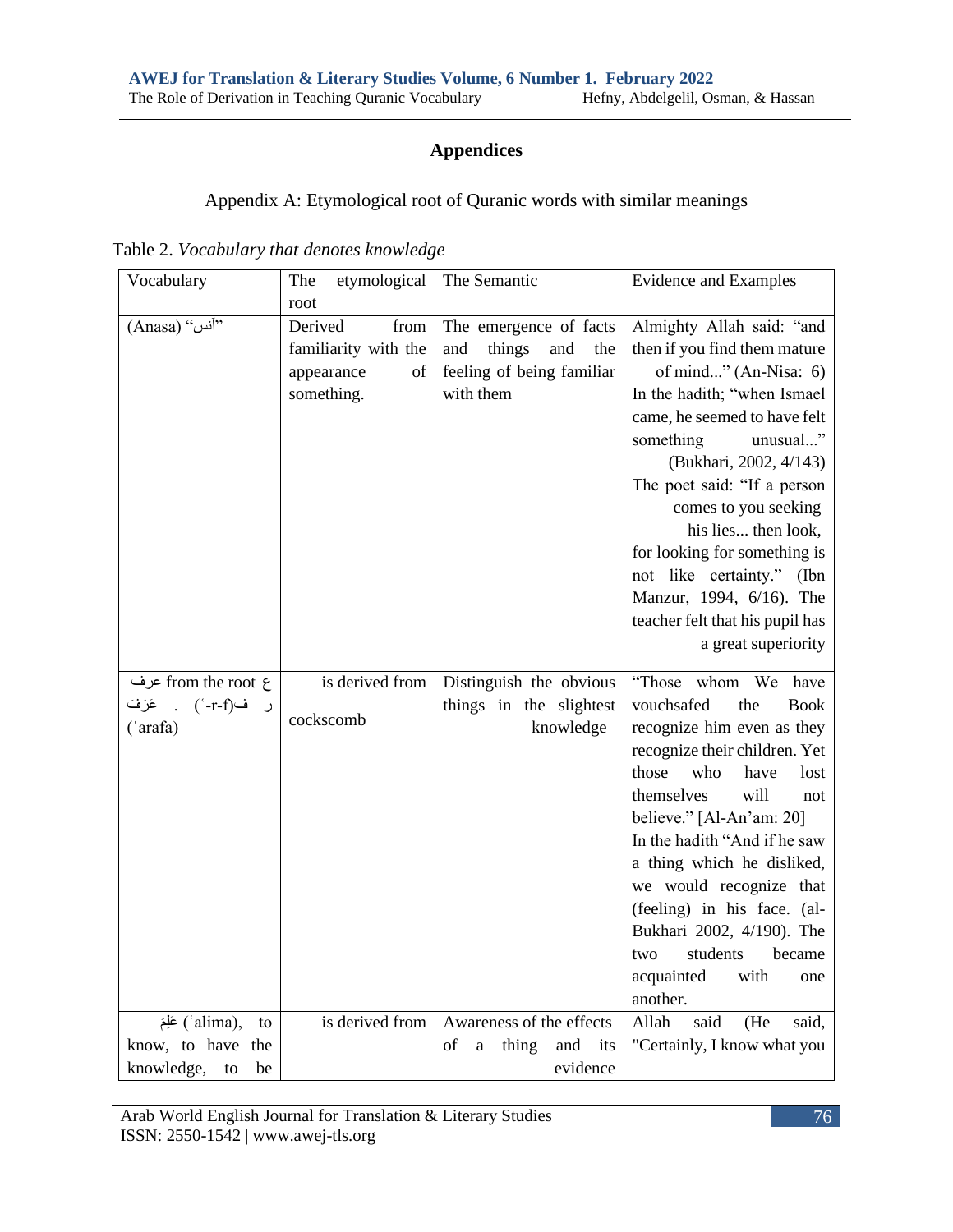| cognizant,  | to | be        | The                        | mark | that | and facts              | $know.'$ )<br>$[Al-$<br>do<br>not         |
|-------------|----|-----------|----------------------------|------|------|------------------------|-------------------------------------------|
| aware       |    |           | distinguishes<br>something |      |      | in the correct manner. | Baqarah: 30]                              |
|             |    |           |                            |      |      |                        | It was narrated that the                  |
|             |    |           |                            |      |      |                        | Prophet (Peace be upon                    |
|             |    |           |                            |      |      |                        | him) said: "O people,                     |
|             |    |           |                            |      |      |                        | knowledge only comes by                   |
|             |    |           |                            |      |      |                        | learning)                                 |
|             |    |           |                            |      |      |                        | (al-Bukhari, 2002, 25/1).                 |
|             |    |           |                            |      |      |                        | The teacher taught the                    |
|             |    |           |                            |      |      |                        | students<br>the<br>Arabic                 |
|             |    |           |                            |      |      |                        | language                                  |
| Arabic:     |    | تَيَقَّنَ | is derived from            |      |      | calmness of oneself    | and (Almighty Allah said:                 |
| (tayaqqana) |    |           |                            |      |      | and heart-warming      | of the Hereafter they are                 |
|             |    |           | calmness                   |      | and  |                        | $\lceil$ al-<br>certain<br>[in]<br>faith] |
|             |    |           | purifying.                 |      |      | with what was learned  | Baqarah:4]                                |
|             |    |           |                            |      |      |                        | Abu Tammam said: "They                    |
|             |    |           |                            |      |      |                        | have excelled over people                 |
|             |    |           |                            |      |      |                        | whose virtuous people                     |
|             |    |           |                            |      |      |                        | unanimously<br>have                       |
|             |    |           |                            |      |      |                        | confirmed that they are the               |
|             |    |           |                            |      |      |                        | best of people" (Abu                      |
|             |    |           |                            |      |      |                        | Tammam, 1994, p. 308). I                  |
|             |    |           |                            |      |      |                        | realized that the news is                 |
|             |    |           |                            |      |      |                        | true.                                     |
|             |    |           |                            |      |      |                        |                                           |

Table 3. *Vocabulary indicating the covenant*

| Vocabulary         | The etymological      | The Semantic           | Evidence and examples         |
|--------------------|-----------------------|------------------------|-------------------------------|
|                    | root                  |                        |                               |
| işr] means]إصرُ    | is derived from       | The covenant or treaty | Allah said: I (He said, "Do   |
| (treaty, covenant, | ('aşarrat) means, I   | whose reneging results | you affirm and accept my      |
| contract)          | locked                | in its a great sin.    | covenant in this respect?"    |
|                    |                       |                        | They said, "We affirm.) [Al   |
|                    | a thing, I trapped it |                        | Imran: 81                     |
|                    | and tightened it      |                        | Ruba bin Al-Ajaj said:        |
|                    | tightly               |                        | "if you make the contract     |
|                    |                       |                        | like a covenant" (Al-Ajaj, D. |
|                    |                       |                        | T, 2/28). The bonds of love   |
|                    |                       |                        | between brothers were         |
|                    |                       |                        | confirmed                     |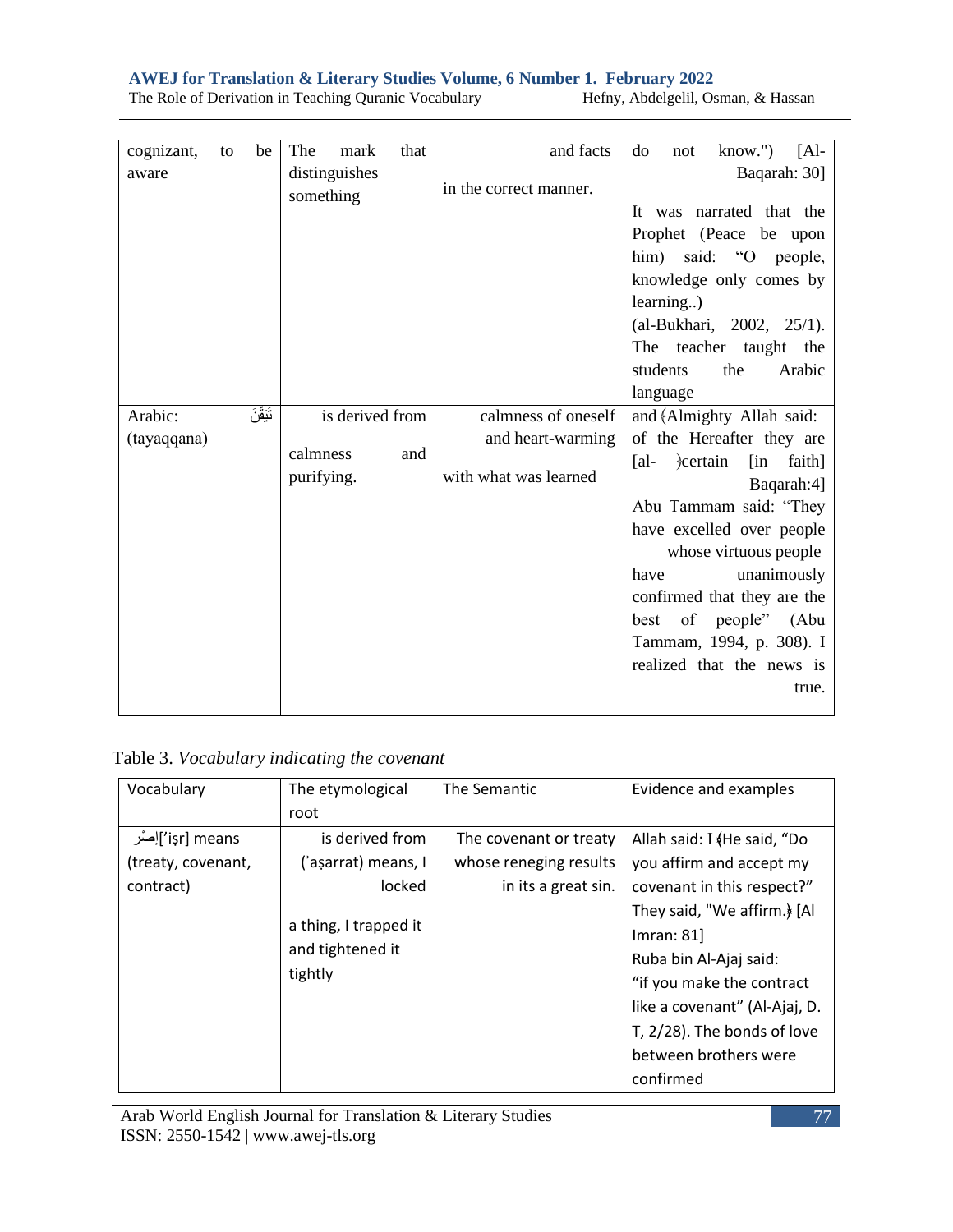| ahd) The') عهد       | Derived from rain | Recommending          | Almighty Allah said: "Did I   |
|----------------------|-------------------|-----------------------|-------------------------------|
| covenant or the      | sequence          | something and         | not command you, O            |
| contact              |                   | acknowledging         | children of Adam, not to      |
|                      |                   |                       | worship Satan, for he is      |
|                      |                   | preservation it.      | your sworn enemy" [Ya-        |
|                      |                   |                       | Sin: 60].                     |
|                      |                   |                       | It was narrated that Utba     |
|                      |                   |                       | bin Abi Waqqas authorized     |
|                      |                   |                       | his brother Sad bin Abi       |
|                      |                   |                       | Waqqas to take the son of     |
|                      |                   |                       | the slave-girl of Zama into   |
|                      |                   |                       | his custody"                  |
|                      |                   |                       | (al-Bukhari, 1994, 146/3)     |
|                      |                   |                       | Dhu'ayb Al-Hudhali said:      |
|                      |                   |                       | "If she doesn't find me, she  |
|                      |                   |                       | will say: did he betray the   |
|                      |                   |                       | covenant, or did the ally     |
|                      |                   |                       | commit a sin?" (Al-           |
|                      |                   |                       | Shanqeeti, 1965, 1/99). The   |
|                      |                   |                       | warriors (mujahidon)          |
|                      |                   |                       | promise each other to         |
|                      |                   |                       | achieve victory               |
| (mithaq) مِیثَاق     | is derived from   | The covenant that was | Almighty Allah said: "Those   |
| مَوَاثِيْق ( plural) | tighten           |                       | who break the covenant of     |
| mawātīq              |                   | judged by evidence    | Allah after it has been       |
| meanscharter or      | the rope          |                       | ratified,                     |
| treaty               |                   |                       | sever bonds that Allah has    |
|                      |                   |                       | commanded to be               |
|                      |                   |                       | maintained, and spread        |
|                      |                   |                       | corruption in the land. It is |
|                      |                   |                       | they who are the losers"      |
|                      |                   |                       | [Al-Baqarah: 27].             |
|                      |                   |                       | Jamil Butahyna said:          |
|                      |                   |                       | And I said to her: "notice    |
|                      |                   |                       | that there is a charter and   |
|                      |                   |                       | covenants from God            |
|                      |                   |                       | between me and you"           |
|                      |                   |                       | (Mua'mmar, 1982, p. 39).      |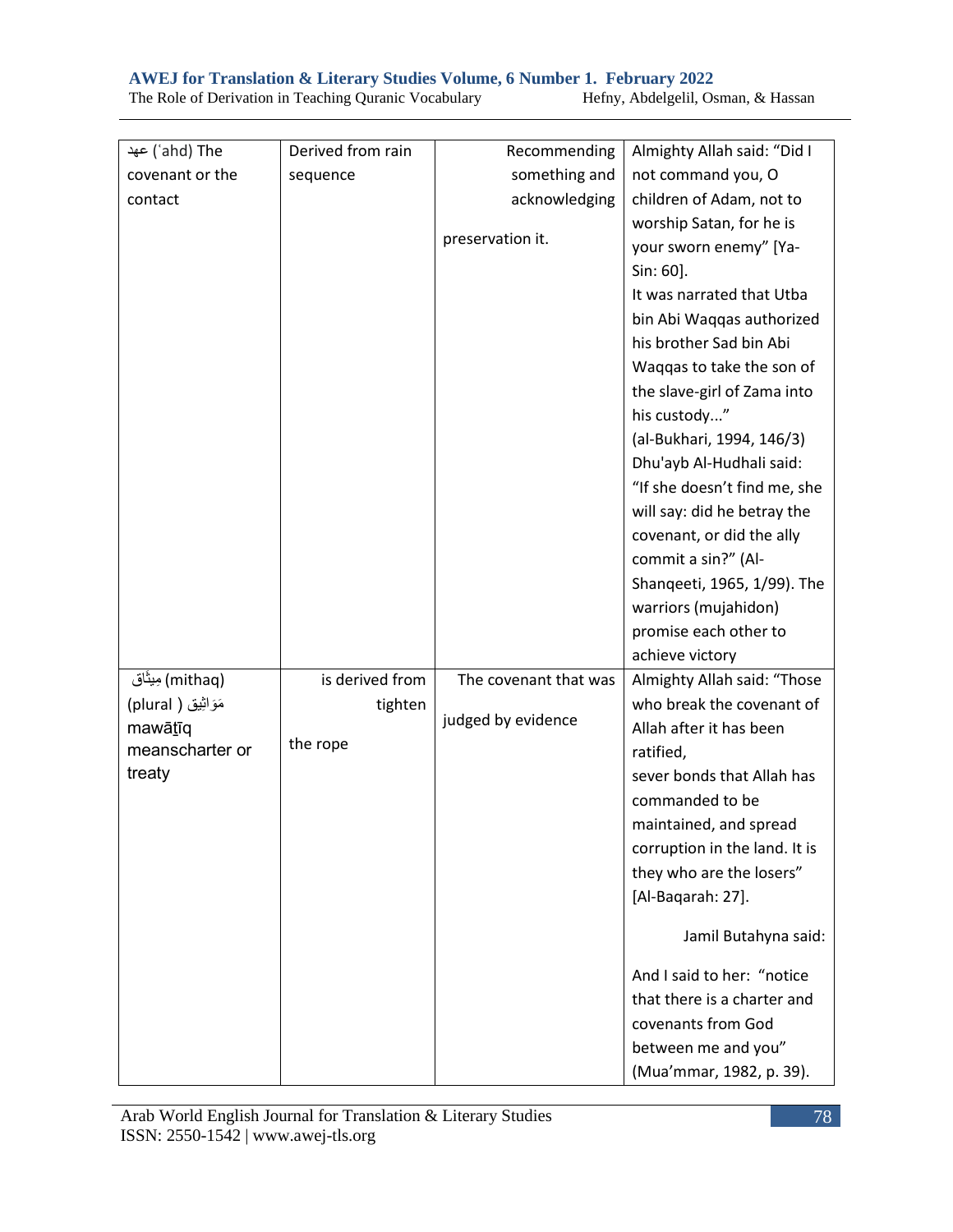|  |  |  |  |  |  |  | The Role of Derivation in Teaching Quranic Vocabulary |
|--|--|--|--|--|--|--|-------------------------------------------------------|
|--|--|--|--|--|--|--|-------------------------------------------------------|

Hefny, Abdelgelil, Osman, & Hassan

|  | Did you register the  |
|--|-----------------------|
|  | contracts in the Land |
|  | Registry Office?      |

| Vocabulary                                                        | etymological<br>The                                                                                                         | The Semantic                                                        | Evidence and examples                                                                                                                                                                                                                                                                                                                                        |
|-------------------------------------------------------------------|-----------------------------------------------------------------------------------------------------------------------------|---------------------------------------------------------------------|--------------------------------------------------------------------------------------------------------------------------------------------------------------------------------------------------------------------------------------------------------------------------------------------------------------------------------------------------------------|
|                                                                   | root                                                                                                                        |                                                                     |                                                                                                                                                                                                                                                                                                                                                              |
| jaʿala) to create) جَعَلَ                                         | is derived from al-<br>ju'l: means wages.<br>It is what I have<br>given a person a<br>wage for the work<br>he does.         | Composing of something<br>from another something<br>already exists. | The Almighty said: "Who<br>perfected everything He<br>created and initiated the<br>creation of man from clay.<br>Then He made his progeny<br>from the extract of a<br>worthless fluid" [Al-Sajdah:<br>7-8] Al-A'sha said: "I said<br>poetry for you, O Salamah,<br>you are is the best one, and<br>you are worthy of that" (Al-<br>A'sha, d. t, p. 235). The |
|                                                                   |                                                                                                                             |                                                                     | government made the road                                                                                                                                                                                                                                                                                                                                     |
| (khalaqa) خَلْقَ                                                  | is derived fromنَخْلَقَ                                                                                                     | creating anything                                                   | clear                                                                                                                                                                                                                                                                                                                                                        |
|                                                                   | (khalaqa)<br>create tanned skin<br>leather<br>i.e<br>or<br>it<br>measure<br>according to what<br>he wants<br>before cutting | out of nowhere<br>according to a previous<br>estimate               | Allah says: "O mankind,<br>worship your Lord, Who<br>created you and those<br>before you, so that you may<br>become righteous" [Al-<br>Baqarah:21].<br>Zuhair said: "what you have<br>estimated and designed,<br>you create it well, and<br>others estimate and design<br>but do not create because<br>of their inability" (Zuhair,<br>1988, p. 29).         |
| :fatara) means) فَطْرَ<br>to rip apart or break<br>apart or crack | derived from "crack<br>the well"<br>i.e dig the well                                                                        | The<br>beginning<br>οf<br>creation<br>with the installation         | Almighty Allah said: "All<br>praise belongs to Allah, the                                                                                                                                                                                                                                                                                                    |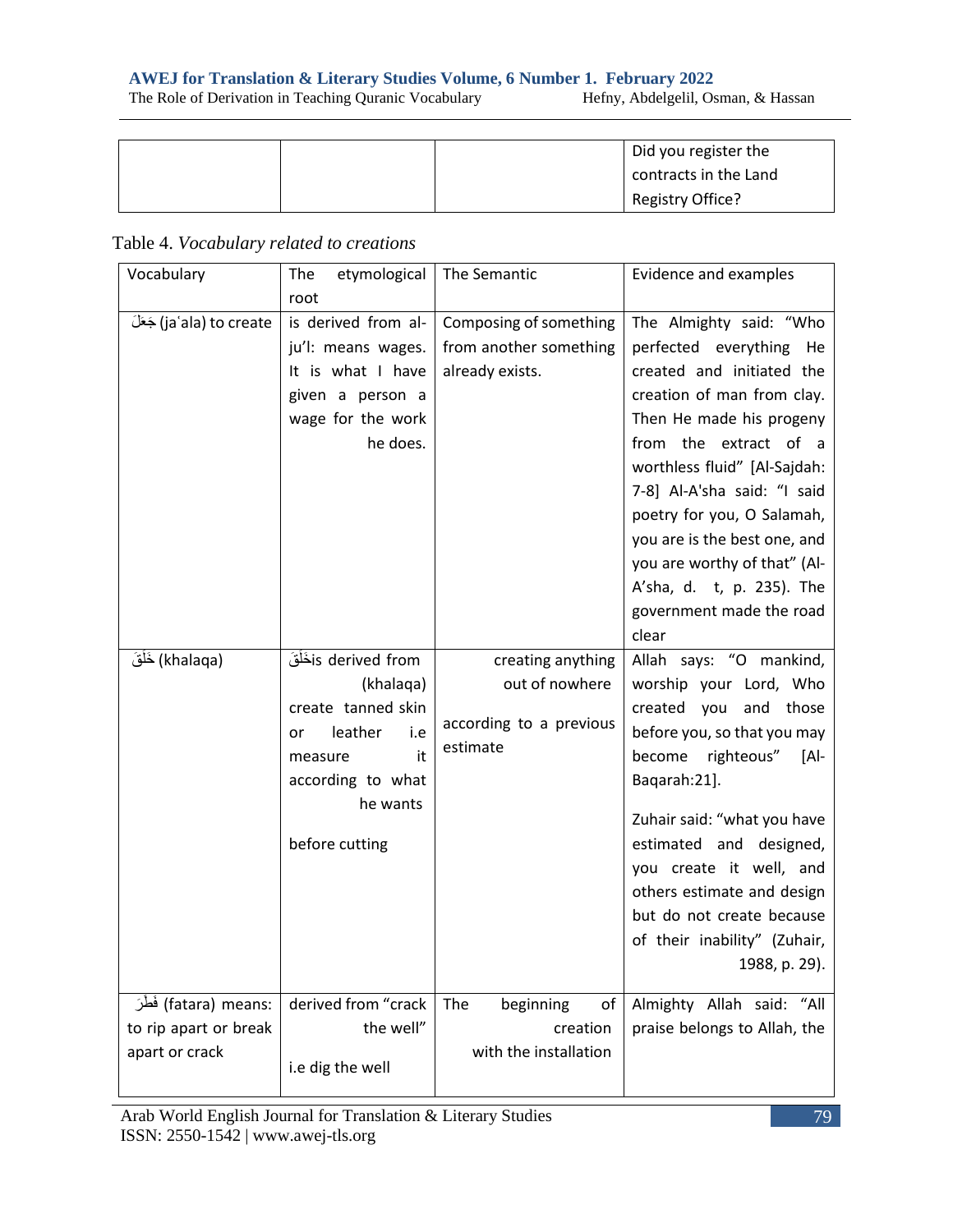| that its way | Originator of the heavens    |
|--------------|------------------------------|
| is to crack. | and the earth" [Fatir:1].    |
|              | It was narrated in the       |
|              |                              |
|              | Hadith "narrated Hudhaifa    |
|              | that he saw a person         |
|              | bowing and<br>prostrating    |
|              | imperfectly. When<br>he      |
|              | finished his prayer,         |
|              | Hudhaifa told him that he    |
|              |                              |
|              | had not offered prayer. The  |
|              | sub-narrator added, "I think |
|              | that                         |
|              | Hudhaifa<br>also<br>said:    |
|              | Were you to die you would    |
|              | die on a "Sunna" (legal way) |
|              | other<br>than<br>that<br>0f  |
|              | Muhammad<br>(peace<br>be     |
|              | upon him)." Sadness broke    |
|              | his heart                    |

Table 5. *Vocabulary related to lying*

| 1.              |                        |                           |                               |
|-----------------|------------------------|---------------------------|-------------------------------|
| Vocabulary      | etymological<br>The    | The Semantic              | Evidence and examples         |
|                 | root                   |                           |                               |
| afaka) أَفَكَ ) | derived from the       | exaggeration in lying     | Almighty<br>Allah<br>said:    |
|                 | destroyed,<br>earth    | until<br>the<br>falsehood | "Beware! They are the ones    |
|                 | from<br>burned<br>i.e. | becomes truth and truth   | who, by way of a lie of       |
|                 | drought<br>the<br>or   | becomes falsehood         | theirs, (have the audacity    |
|                 | sterility              |                           | to) say, "Allah has children" |
|                 |                        |                           | - and they are absolute       |
|                 |                        |                           | liars. >[Al-Saffat: 151 152]. |
|                 |                        |                           | Ruba bin Al-Ajaj said: "I     |
|                 |                        |                           | admire a man who is good      |
|                 |                        |                           | at lying and masters it, and  |
|                 |                        |                           | who mixes good speech         |
|                 |                        |                           | with bad one" (Al-Ajaj, D. T, |
|                 |                        |                           | 1/408). "afaka: to divert     |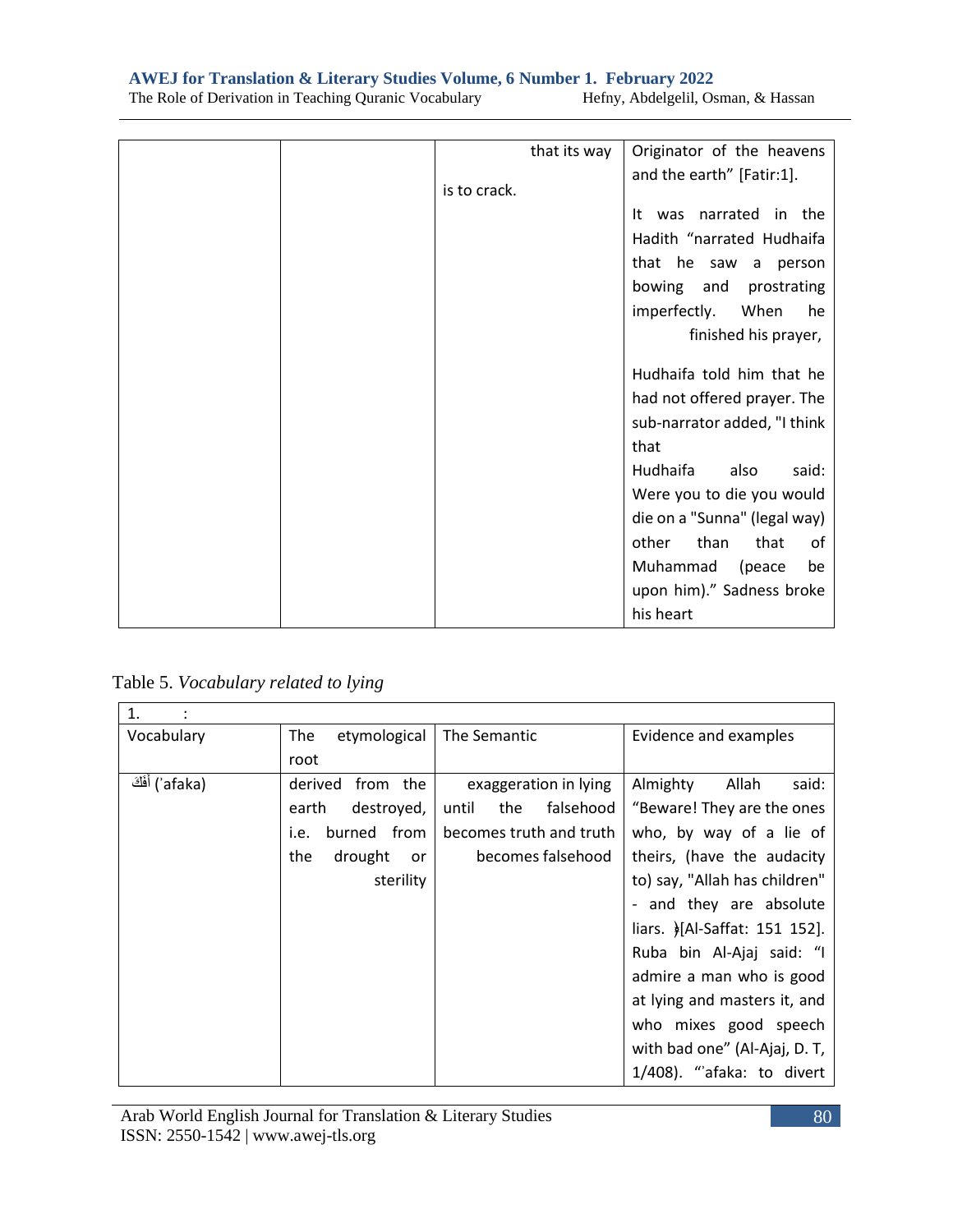|  | The Role of Derivation in Teaching Quranic Vocabulary |  |
|--|-------------------------------------------------------|--|

Hefny, Abdelgelil, Osman, & Hassan

|            |                                                                                 |                                                                                                      | from<br>someone<br>away<br>borrowing: to divert his<br>attention and made him<br>change his opinion<br>by<br>deceit" (Omar, 2008, 2/103)                                                                                                                                                                                           |
|------------|---------------------------------------------------------------------------------|------------------------------------------------------------------------------------------------------|------------------------------------------------------------------------------------------------------------------------------------------------------------------------------------------------------------------------------------------------------------------------------------------------------------------------------------|
| (zur) ژُور | derived<br>from<br>is<br>'zawart something:<br>to enhance it and<br>improve it' | Falsified<br>lie<br>and<br>a<br>enhanced it outwardly,<br>so that it may be thought  <br>to be true. | Almighty Allah said: "So<br>refrain from the filth of the<br>idols and refrain from a<br>word of falsehood" [Al-<br>Haj:30]<br>It was narrated in the<br>Hadith: The Prophet said<br>"And I warn you against<br>giving forged statement and<br>a false witness."<br>(al-Bukhari, 1994, 172/3).<br>The criminal forged the<br>money |

| Vocabulary       | The<br>etymological   | The Semantic          | Evidence and examples        |
|------------------|-----------------------|-----------------------|------------------------------|
|                  | root                  |                       |                              |
| (bakhila) بَخِلَ | derived<br>from<br>is | withholding money and | Almighty Allah said: "Yes,   |
|                  | withholding<br>and    | belongings from those | you are such that you are    |
|                  | constipation          | who deserve it        | called upon to spend in      |
|                  |                       |                       | Allah's way, but some of     |
|                  |                       |                       | you withhold in miserliness  |
|                  |                       |                       | and he who withholds in      |
|                  |                       |                       | withholds<br>miserliness     |
|                  |                       |                       | against himself and Allah is |
|                  |                       |                       | the Need-Free, and you are   |
|                  |                       |                       | the needy. And if you turn   |
|                  |                       |                       | away, He will replace you by |
|                  |                       |                       | some other people, then      |
|                  |                       |                       | they will not be like you"   |
|                  |                       |                       | [Muhammad: 38]. It was       |
|                  |                       |                       | narrated in the Hadith: The  |
|                  |                       |                       | Prophet () said, "The        |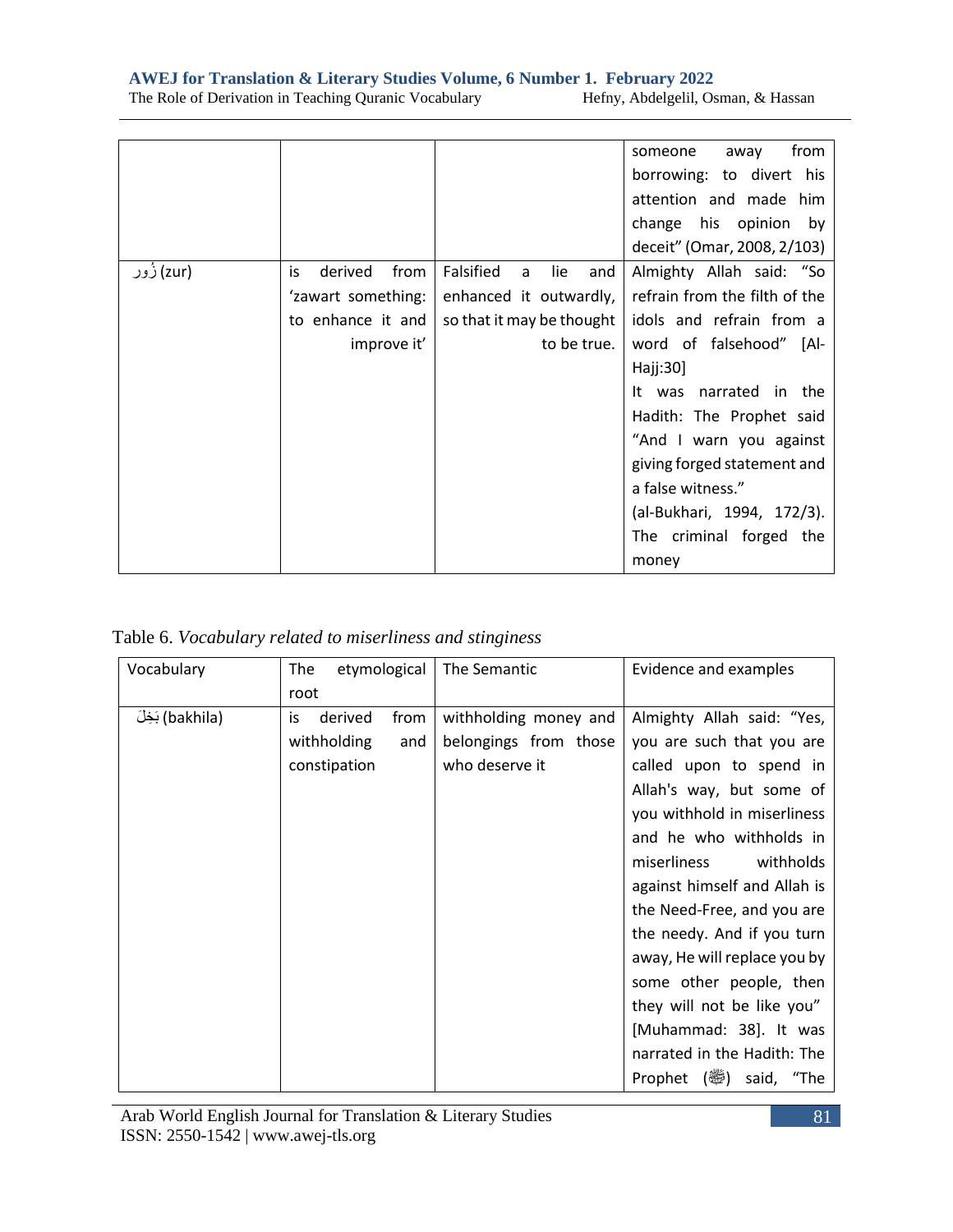|                      |                     |            |         | example of a miser and the                                   |
|----------------------|---------------------|------------|---------|--------------------------------------------------------------|
|                      |                     |            |         | one who gives in charity, is                                 |
|                      |                     |            |         | like the example of two                                      |
|                      |                     |            |         | men wearing iron cloaks so                                   |
|                      |                     |            |         | tightly that their arms are                                  |
|                      |                     |            |         | raised forcibly towards their                                |
|                      |                     |            |         | collar-bones. So, whenever                                   |
|                      |                     |            |         | a charitable person wants                                    |
|                      |                     |            |         | to give in charity, his cloak                                |
|                      |                     |            |         | spreads over his body so                                     |
|                      |                     |            |         | much so that it wipes out                                    |
|                      |                     |            |         | his traces, but whenever                                     |
|                      |                     |            |         | the miser wants to give in                                   |
|                      |                     |            |         | charity, the rings (of the                                   |
|                      |                     |            |         | iron cloak) come closer to                                   |
|                      |                     |            |         | each other and press over                                    |
|                      |                     |            |         | his body, and his hands get                                  |
|                      |                     |            |         | connected<br>his<br>to                                       |
|                      |                     |            |         |                                                              |
|                      |                     |            |         | collarbones. Abu Huraira                                     |
|                      |                     |            |         | heard the Prophet<br>(體)                                     |
|                      |                     |            |         | saying. "The miser then                                      |
|                      |                     |            |         | tries to widen it but in vain."                              |
|                      |                     |            |         | (al-Bukhari 1994, 2/ 115).                                   |
|                      |                     |            |         | The miser withholds his                                      |
|                      |                     |            |         | money for the poor                                           |
| šuḥḥu) scarcity) شُح | derived from the    | keen<br>to | prevent | Almighty Allah said: "They                                   |
| and niggardliness    | sparse bone of the  | goodness   |         | are niggardly towards you.                                   |
|                      | shoulder (The part  |            |         | When danger comes, you                                       |
|                      | of the arm from the |            |         | see them looking at you                                      |
|                      | elbow to the wrist  |            |         | with their eyes rolling like                                 |
|                      | or the fingertips"  |            |         | someone in the throes of                                     |
|                      |                     |            |         |                                                              |
|                      |                     |            |         | death. But when danger is                                    |
|                      |                     |            |         | over, they slash you with                                    |
|                      |                     |            |         | sharp tongues, in greed for                                  |
|                      |                     |            |         |                                                              |
|                      |                     |            |         | gains. Such people have not<br>truly believed, so Allah will |
|                      |                     |            |         | render<br>their<br>deeds                                     |
|                      |                     |            |         | worthless. That is easy for                                  |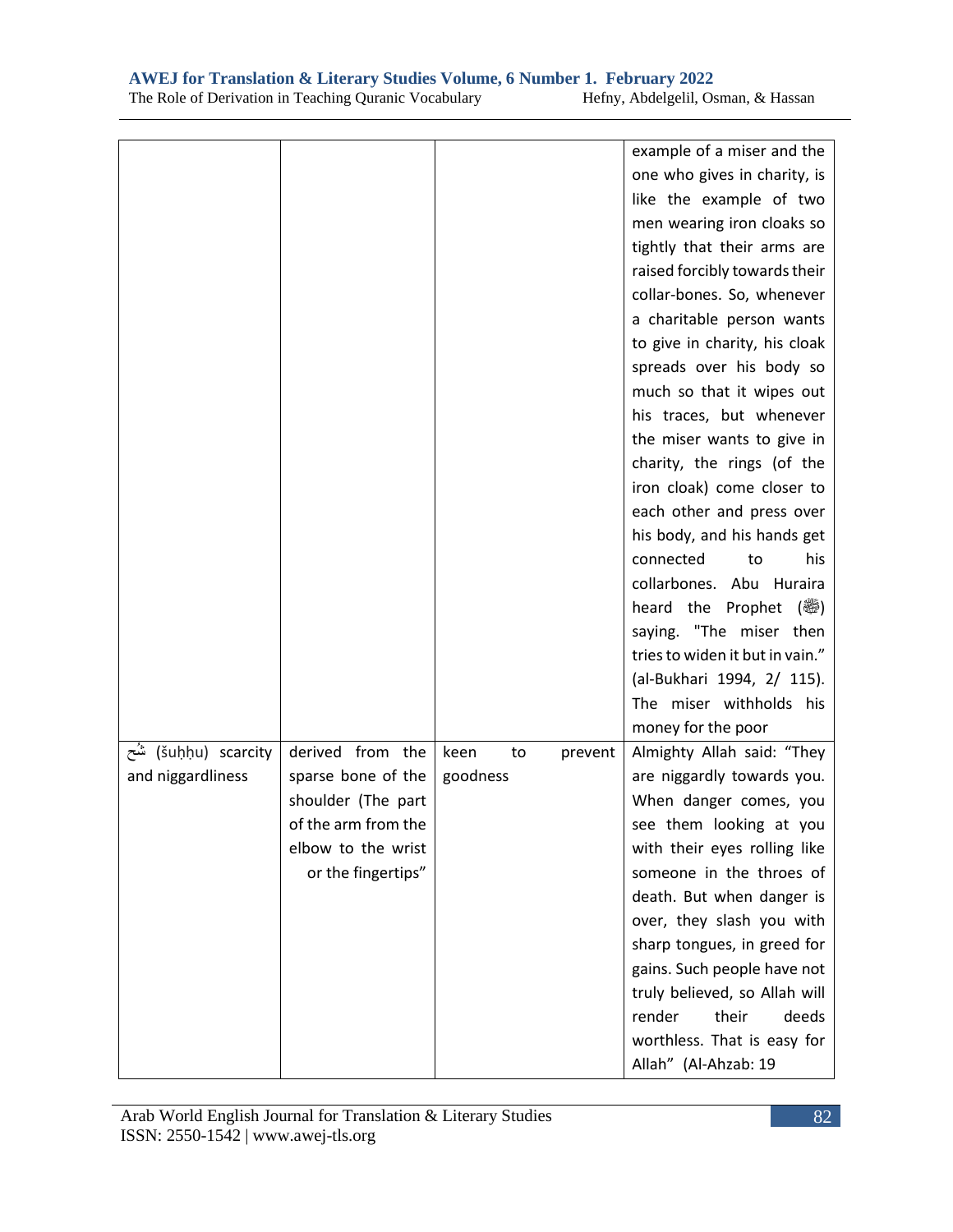| The Role of Derivation in Teaching Quranic Vocabulary | Hefny, Abdelgelil, Osman, & Hassan |  |
|-------------------------------------------------------|------------------------------------|--|
|                                                       |                                    |  |

| Hefny, Abdelgelil, Osman, & Hassan |  |
|------------------------------------|--|
|                                    |  |

| Vocabulary       | etymological<br>The   | The Semantic | Evidence and examples         |
|------------------|-----------------------|--------------|-------------------------------|
|                  | root                  |              |                               |
| ا شَنَا) to hate | It is said that a man | hating       | Almighty Allah said: "O you   |
| intensely        | has resentment and    |              | who believe, stand firm for   |
|                  | resentment,<br>i.e.   | something    | Allah<br>by bearing<br>true   |
|                  | disgust               |              | testimony, and do not let     |
|                  |                       |              | the hatred of a people lead   |
|                  |                       |              | you away from justice. Be     |
|                  |                       |              | just; that is closer to       |
|                  |                       |              | righteousness. And<br>fear    |
|                  |                       |              | Allah, for Allah is All-Aware |
|                  |                       |              | of what you do" (Al-          |
|                  |                       |              | Ma'idah: 8). It was narrated  |
|                  |                       |              | in the Hadith: Hammad         |
|                  |                       |              | said: "I heard Ayyub say:     |
|                  |                       |              | Two kinds of people have      |
|                  |                       |              | lied to al-Hasan: people      |
|                  |                       |              | who believed in free will     |
|                  |                       |              | and they intended that they   |
|                  |                       |              | publicize their belief by it; |
|                  |                       |              | and people who had enmity     |
|                  |                       |              | with and hostility (for al-   |
|                  |                       |              | Hasan), saying: Did he not    |
|                  |                       |              | say so and so? Did he not     |
|                  |                       |              | say so and so?" (Abu          |
|                  |                       |              | Tammam, 2009, 4/336).         |
|                  |                       |              | "The rulers engaging in       |
|                  |                       |              | fierce enmity and hostility   |
|                  |                       |              | with each other and the       |
|                  |                       |              | relations<br>their<br>between |
|                  |                       |              | good."<br>peoples<br>remain   |
|                  |                       |              | (Omar, 2008, 2/1238)          |
| (maquta) مَقْتَ  | derived from the      |              | said:<br>Almighty<br>Allah    |
|                  | abhorrent one who     |              | "Indeed,<br>those<br>who      |
|                  | marries his father's  |              | disbelieve<br>will<br>be      |
|                  | wife<br>out<br>of     |              | addressed, "The hatred of     |
|                  | resentment it<br>an   |              | Allah for you was [even]      |
|                  |                       |              | greater than your hatred of   |

Table 7. *Vocabulary related to hatred*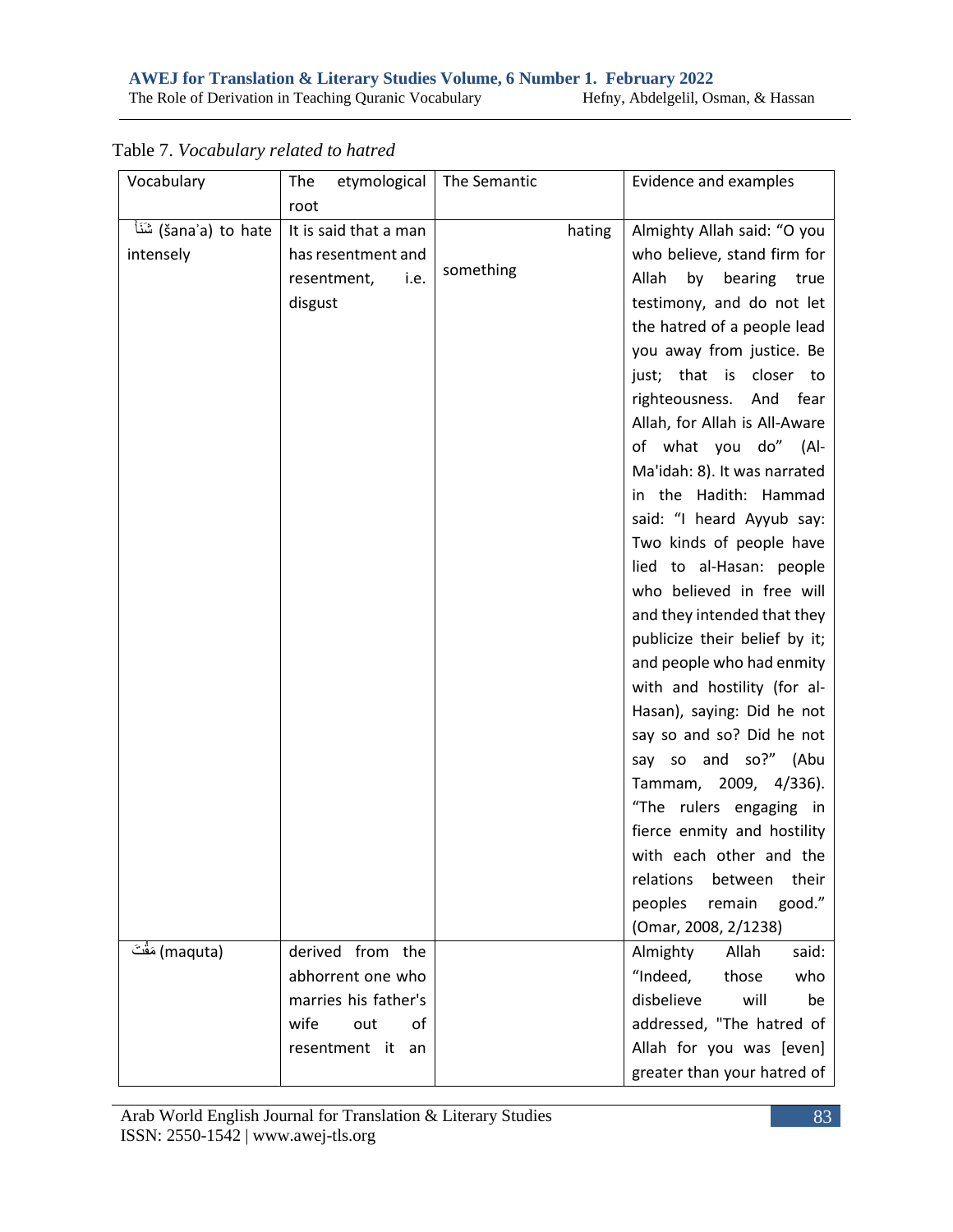**AWEJ for Translation & Literary Studies Volume, 6 Number 1. February 2022**<br>The Role of Derivation in Teaching Quranic Vocabulary Hefny, Abdelgelil, Osman, & Hassan

The Role of Derivation in Teaching Quranic Vocabulary

| ugly act committed | yourselves [this Day in Hell]    |
|--------------------|----------------------------------|
| by a person."      | when you were invited to         |
|                    | faith, but you disbelieved       |
|                    | $[i.e., refused]."$ (Ghafir: 10) |
|                    | It was narrated in the           |
|                    | Hadith: the Prophet (peace       |
|                    | be upon him) said: "No two       |
|                    | men should go out to             |
|                    | answer the call of nature        |
|                    | with their private parts (or     |
|                    | other parts of the body          |
|                    | which should not be seen by      |
|                    | others) exposed and talking      |
|                    | to each other, for Allah         |
|                    | abhors that." (Ibn Hanbal,       |
|                    | 2001, 17/412). Hypocrisy is      |
|                    | an abominable disease            |

*Table 8*. Vocabulary related to discourse and discussion

| 2.         |          |                     |                     |                               |  |
|------------|----------|---------------------|---------------------|-------------------------------|--|
| Vocabulary |          | The etymological    | The Semantic        | Evidence and examples         |  |
|            |          | root                |                     |                               |  |
| الحديث     | (hadith) | derived from their  | discourse<br>A      | Allah said: "Allah has sent   |  |
| discourse  |          | saying that the man | reveals new things. | down the best discourse, a    |  |
|            |          | polished his sword: |                     | book containing subjects      |  |
|            |          | So named because    |                     | resembling each<br>other,     |  |
|            |          | is<br>news<br>no    |                     | mentioned again and again,    |  |
|            |          | presented to it     |                     | shivered from which are the   |  |
|            |          |                     |                     | skins of those who have       |  |
|            |          |                     |                     | awe of their Lord. Then,      |  |
|            |          |                     |                     | their skins and their hearts  |  |
|            |          |                     |                     | become soft enough to         |  |
|            |          |                     |                     | tend to the remembrance       |  |
|            |          |                     |                     | of Allah." (Az-Zumar: 23).    |  |
|            |          |                     |                     | Dhu'ayb Al-Hudhali said: "It  |  |
|            |          |                     |                     | was talking - if you are      |  |
|            |          |                     |                     | impressed by $-$ is amazing"  |  |
|            |          |                     |                     | (Omar, 2008, 2/1238; Al-      |  |
|            |          |                     |                     | Shanqeeti, 1965,<br>$1/92$ ). |  |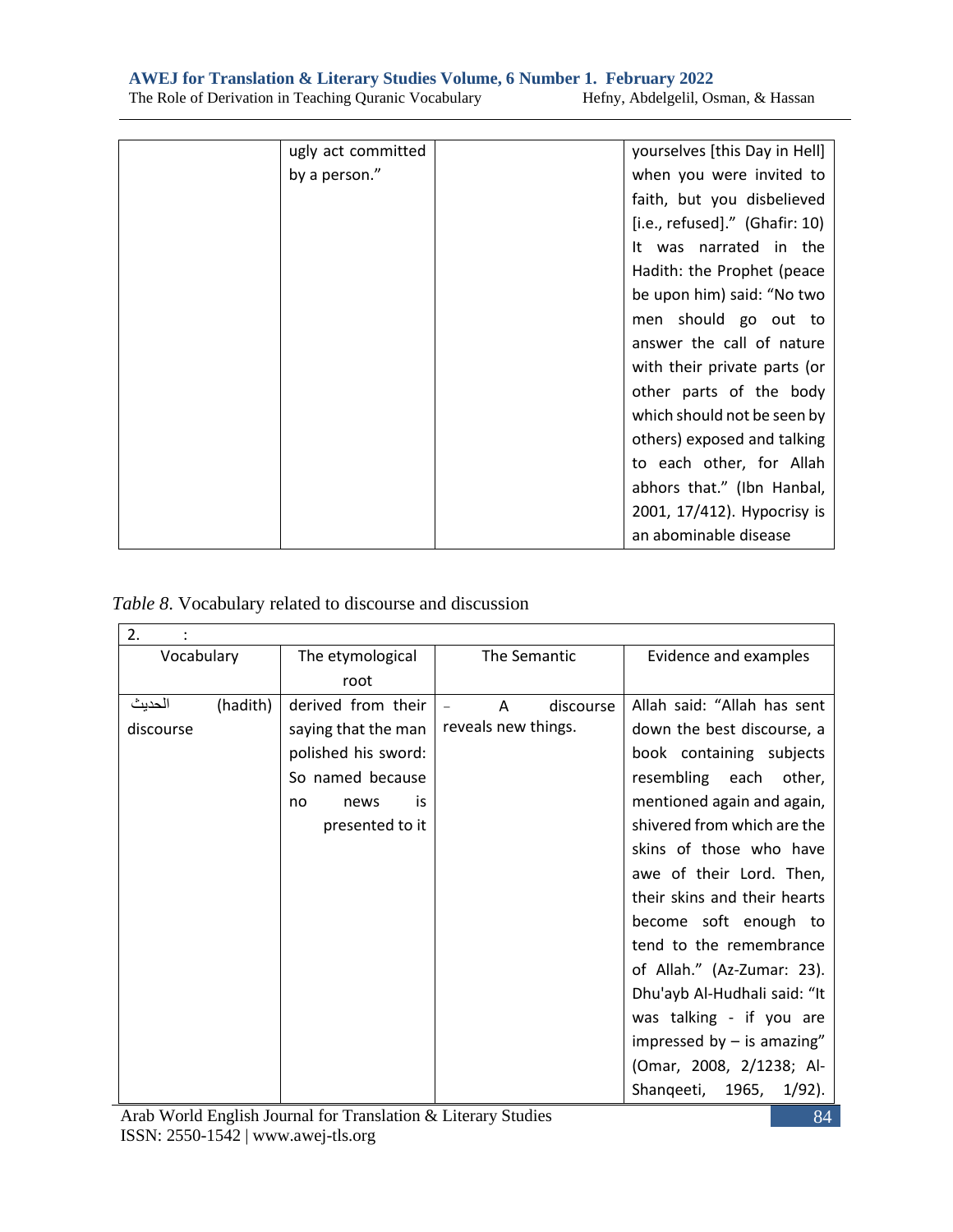|                     |                       |                        | Khaled is talking about       |
|---------------------|-----------------------|------------------------|-------------------------------|
|                     |                       |                        |                               |
|                     |                       |                        | himself. This is a self-talk  |
| القصص               | derived from their    | Long story             | Almighty Allah said: "We      |
| (al-qaşas)<br>means | saying: I tracked the | with successive issues | relate to you 'O Prophet'     |
| 'stories' or 'news' | traces if I followed  |                        | the best of stories through   |
|                     | it. The story is so-  |                        | Our revelation of this        |
|                     | called because it     |                        | Quran, though before this     |
|                     | follows each other    |                        | 「of<br>were unaware<br>vou    |
|                     | until it contains all |                        | them <sup>1</sup> " [Yusuf:3] |
|                     | its facts.            |                        | It was reported in Musnad     |
|                     |                       |                        | of Imam Ahmad about the       |
|                     |                       |                        | story of Musa and al-Khidr,   |
|                     |                       |                        | "Then he told him the news    |
|                     |                       |                        | of the boat" (Ibn Hanbal,     |
|                     |                       |                        | 2001, 35/59). Narrators tell  |
|                     |                       |                        | audience<br>the<br>exciting   |
|                     |                       |                        | stories                       |

The Role of Derivation in Teaching Quranic Vocabulary Hefny, Abdelgelil, Osman, & Hassan

# Appendix B: words origin based on their morphological forms



(fa'ala) patterns أَفْعَلْ (ʾafʿal) and أَفْعَلْهَا) Figure 2: Semantic difference between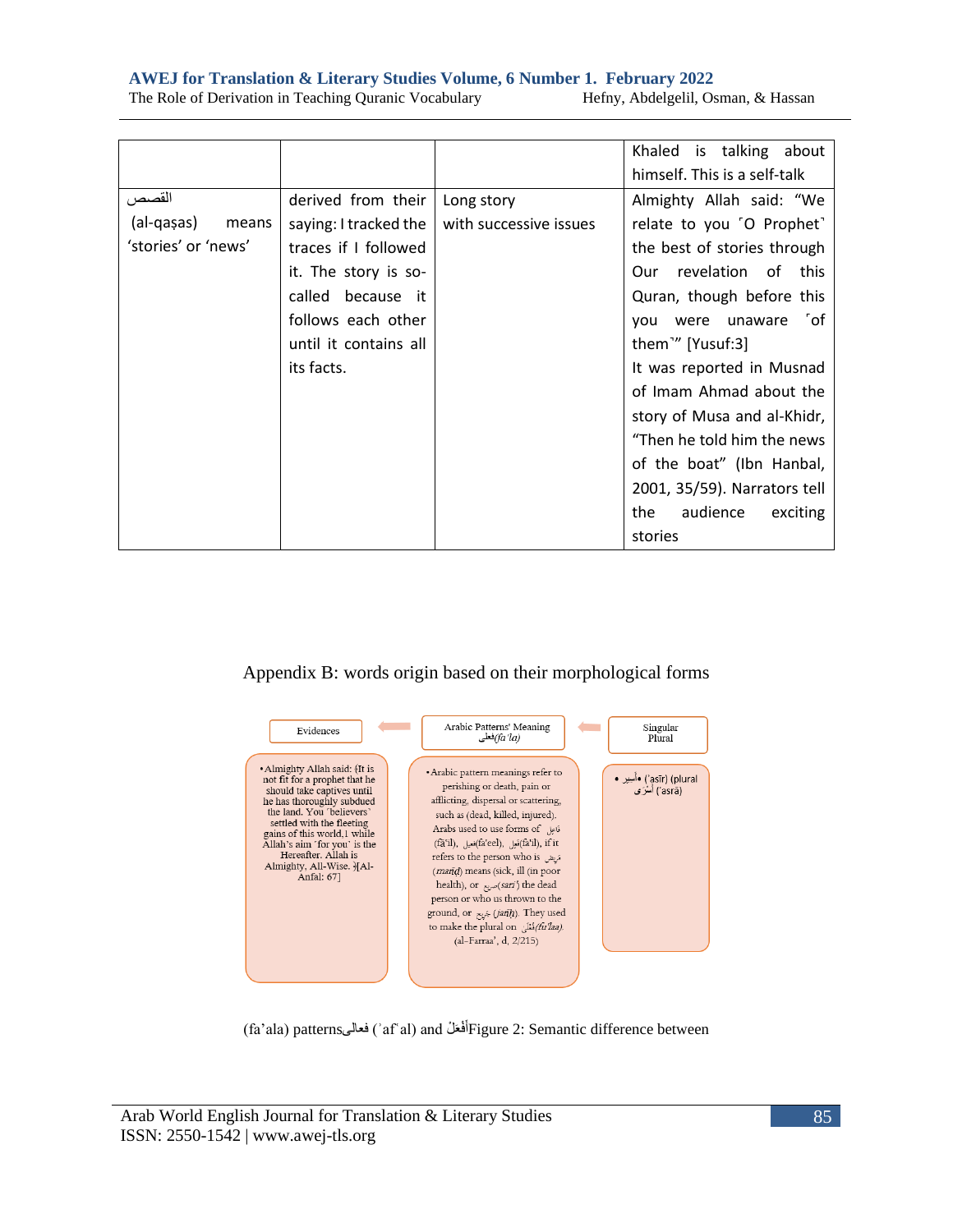The Role of Derivation in Teaching Quranic Vocabulary Hefny, Abdelgelil, Osman, & Hassan



(faʿʿāl) patterns الَّعَف) fāʿil) and علِ اَفSemantic difference between